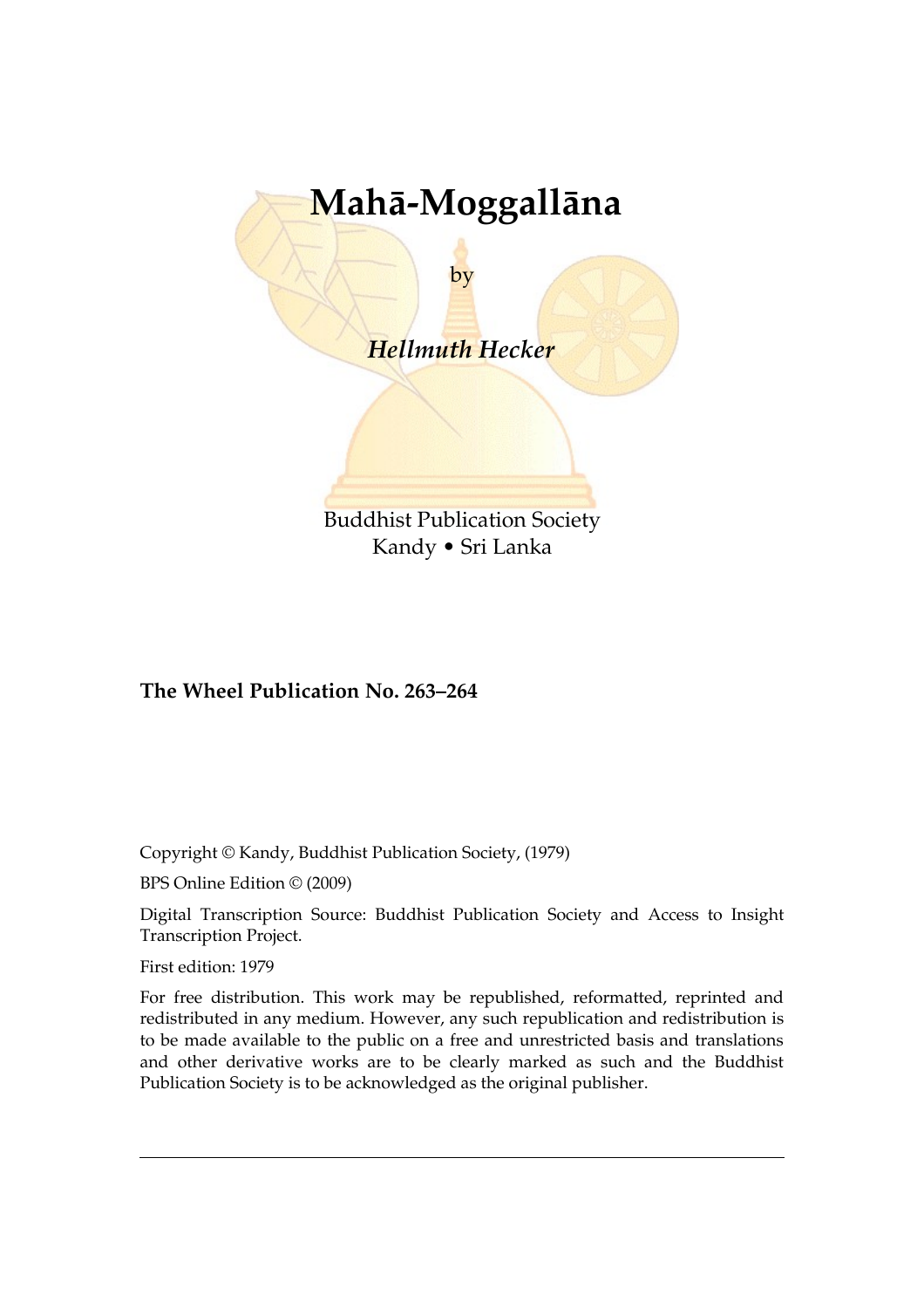## <span id="page-1-1"></span><span id="page-1-0"></span>**Contents**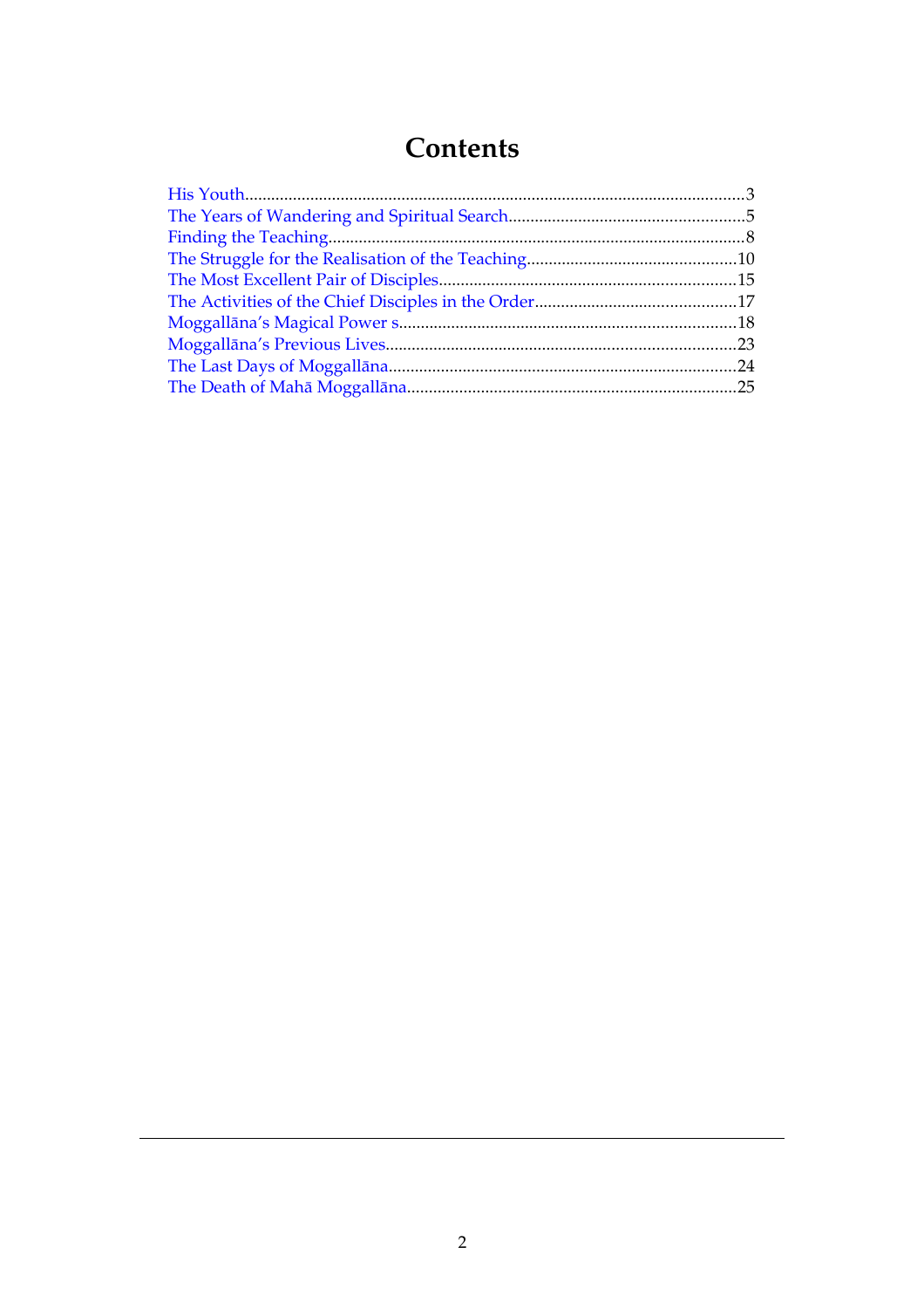# **Life of Mahā-Moggallāna**

Homage to him, to that bhikkhu who, Brahma-like, can see in a moment's flash the thousandfold universe before his eyes; who, master of magic powers, can also see in the flow of time the gods' arising and their death

Theragāthā (Verses of the Elders), verse 1181

### <span id="page-2-0"></span>**His Youth[1](#page-2-1)**

Near the capital of the kingdom of Magadha (today in the Indian State of Bihar) there were several townships. In one of them, Kolita Moggallāna was born in a Brahmanic family which claimed descent from Mudgala, one of the ancient seers. Thus this clan was named "the Moggāllans." The small town was inhabited entirely by Brahmins and was "ultra-conservative." Kolita's father was born of the most prominent family from which usually the town's mayor was appointed. Being a member of such a high caste and of the town's most respected family, his father was almost like a petty king. Thus Kolita grew up in an environment of wealth and honour, knowing of no sorrows. He was educated entirely in the Brahmanic tradition which was based on the law of the seeds and ripening of actions. As a matter of course, that education included the belief in a life beyond, making it part and parcel of every-day life and its rituals.

Kolita's family lived on very friendly terms with another Brahmanic family from a neighbouring village. On the very day of Kolita's birth, also to the other family a son was born whom they named Upatissa. When the children grew up they became friends and soon they were inseparable. Whatever they did, they did together, whether it was play or study, pleasure or work. Always they were seen together, and their undisturbed friendship was to last for life, for more than eighty years. They never quarrelled nor bore a grudge against each other. Always they lived amicably and stuck together in whatever difficulties. Yet in their character dispositions they were quite different. Upatissa was more of a pioneer type, daring and enterprising, while Kolita's way was to preserve, to cultivate and to enrich what he had gained. Also their place within their families was different. Kolita was the only child, but Upatissa had three brothers and three sisters. To both, their friendship meant so much and filled their daily life to such an extent that as young men, they had little interest in the other sex, though they were not quite free from the light-heartedness and indulgences of their youthful age. Each of them was the leader of a group of friends with whom they undertook many kinds of play and sport in high spirits. When they went to the river, Kolita's companions came on horse back and those of Upatissa were carried in palanquins. It was similar with Francis of Assisi: he, too, had been the leader of a group of playboys, and like him, both friends, too, had been enamoured by the intoxications of youth, health and life.

In Rājagaha, Magadha's capital, there was annually a great public celebration with popular shows and amusements, which was called "the hill festival." Of course, both friends, too, went to enjoy it. They had places reserved for them from where they could easily watch the entertainments. When there was something to laugh, they too

<span id="page-2-1"></span> $1$  Sources for chapters 1 and 2 are the ancient records in the Commentaries to the Aòguttara Nikáya and Dhammapada.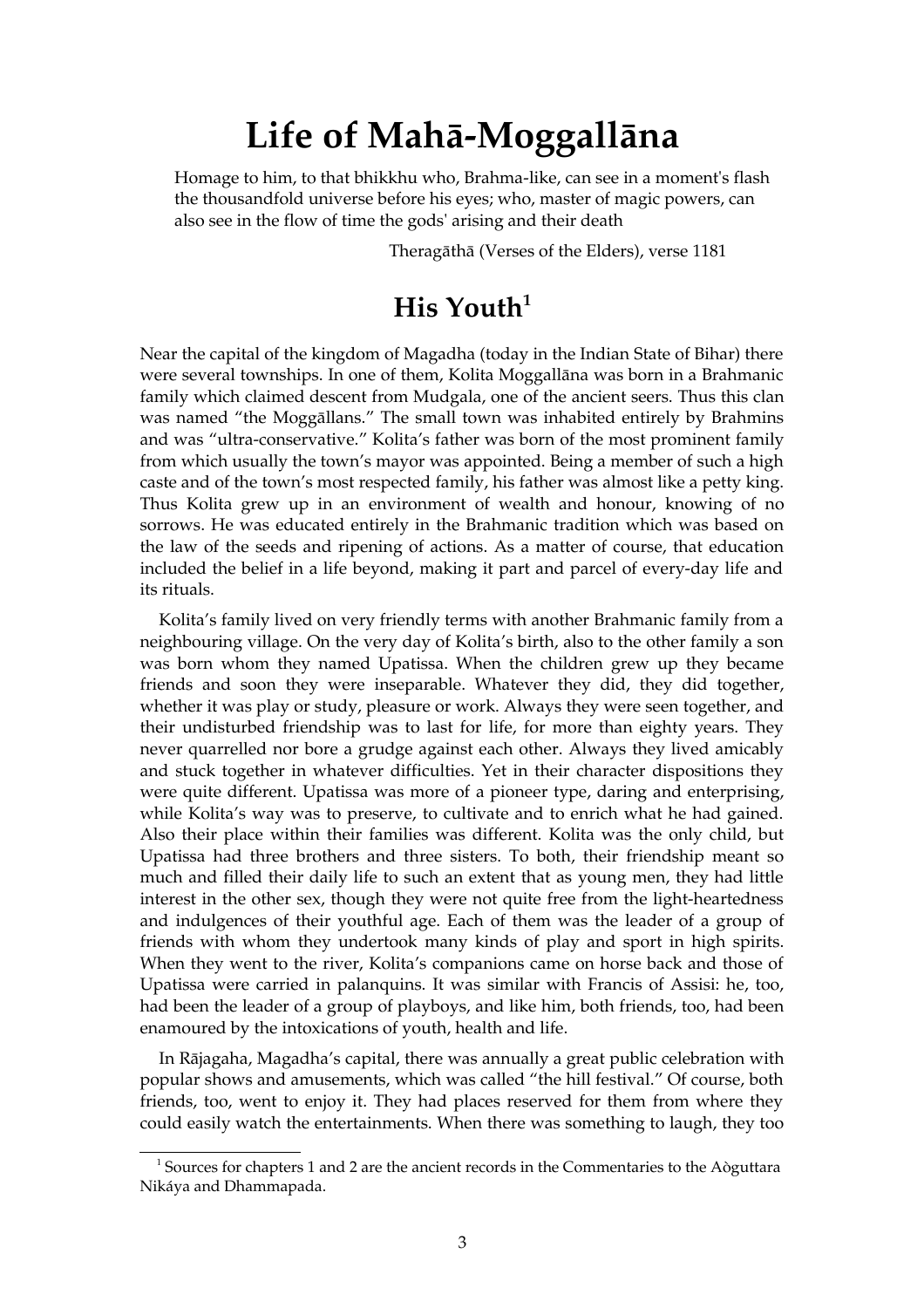joined in the laughter, and when there was something fascinating they too got excited. They enjoyed these entertainments so much that they went there also for a second day and continued to watch keenly the performances, which were a mixture of folksy comedies and old legends. But the heightening of their joyful mood which they had expected failed to come. Still they had their places reserved for the third day too, as a new programme of entertainments had been announced in glowing terms. They slept badly that night as the impressions of the previous day still haunted their minds. While thus kept awake, Kolita thought: "What's the use of all that for us? Is there really anything worthwhile to be seen? What benefit does it give? After a few years, these glamorous actors will be old and feeble; they will leave the stage of life and continue their migrations through existence, driven by their cravings. The same it is with us. These actors cannot help themselves to solve the problem of existence. How, then, can they help us? We just waste here our time instead of thinking of our liberation!"

Upatissa, too, had spent a restless night, and quite similar thoughts had come to him. He reflected how these ancient myths and legends dramatised in those performances, actually concerned the reality of rebirth; but the jokes and frolics overlaying those ideas in the plays, pretended that there was only this present life one need be concerned with. Was this not an artificial suppression and repression of truth by vain illusions?

When, on the morning of the third day, they went to their places at the festival, Kolita said to his friend: "What is the matter with you? You are not as merry as you have been. What depresses you?" His friend replied: "Tell me, what is the use to us of all these pleasures of eye and ear? It is absolutely useless and worthless! What I would rather do is seek a way of release from that devastating law of impermanence, a way to liberation from the fleeting illusions of life which alluringly haunt us and yet leave us empty. That is what went through my head and made me think. But you, too, dear Kolita, look anything else but cheerful!" Kolita replied: "I have felt the same as you did. Why should we stay any longer here, in this unholy vanity show? We should seek the way to the Holy!" When Upatissa heard that his friend had the very same wish, he happily exclaimed: "That is a good thought that came to us independent from each other! We have wasted our life and our time long enough with all those unprofitable things. But if one earnestly seeks a teaching of deliverance, one has to give up home and possessions and go forth as a homeless pilgrim, free of worldly and sensual bonds, rising above them like a feathered bird."

So the two friends decided to take to the life of ascetics who then, as they still do now, wandered in large numbers along the roads of India in search of a spiritual teacher, a Guru, who could guide them. When they told their followers about their decision, these young men were so deeply impressed that most of them joined in that spiritual quest. So all of them gave up home life, took off the sacred Brahmanic thread, cut hair and beard and put on the pale earth-coloured garments of religious wanderers. Discarding all distinguishing marks and privileges of their caste, they entered the classless society of ascetics.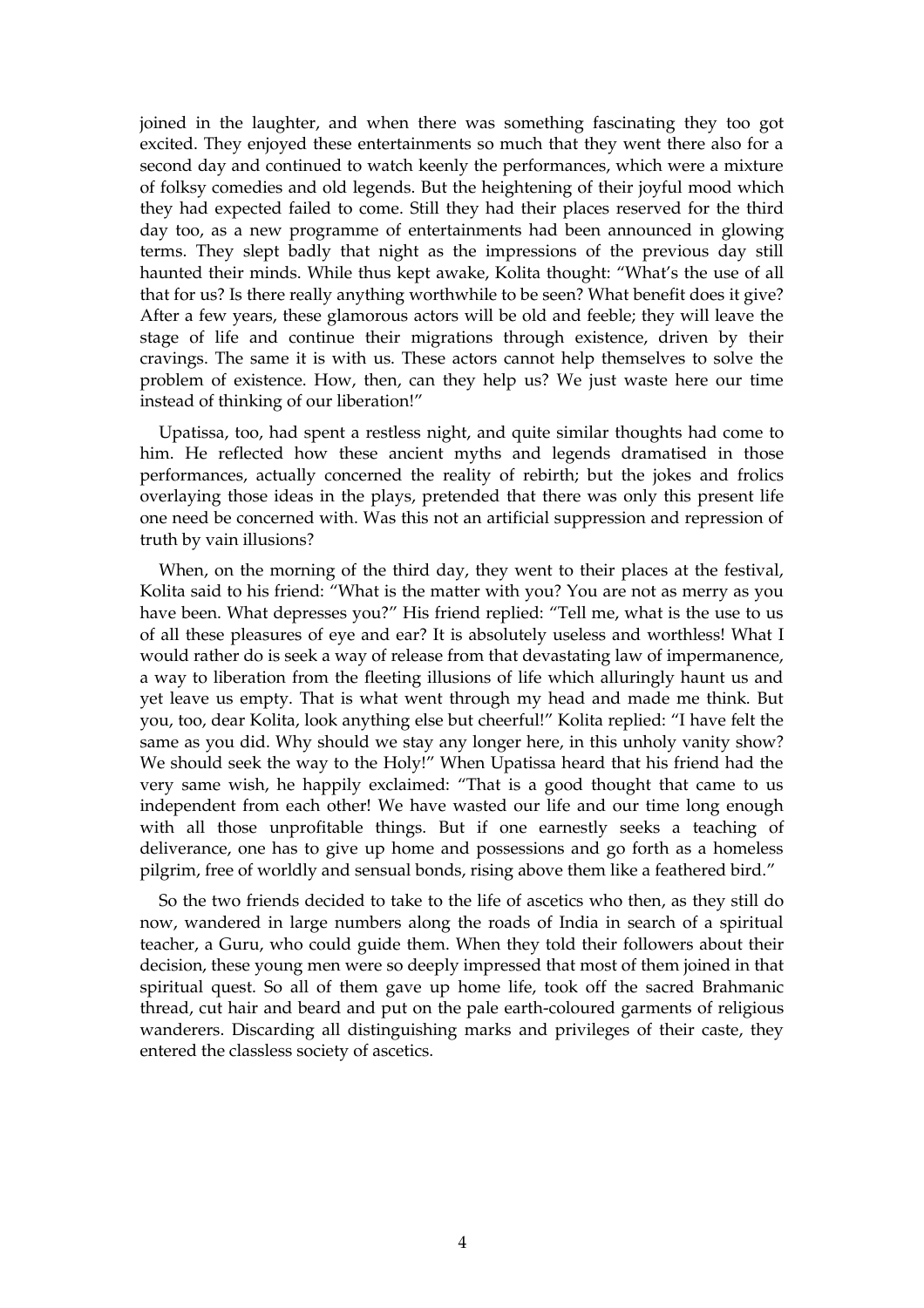### <span id="page-4-0"></span>**The Years of Wandering and Spiritual Search**

It was about the same time when Prince Siddhattha married (and thus, for the timebeing at least, made another step into worldly life) that Kolita and Upatissa left behind their worldly homes and started upon their quest for inner peace and salvation. Together with their friends, they began a period of training under a spiritual teacher, just as the Bodhisatta did later.

At that time, there were many teachers with many different views. Some of them even taught amoralism, others taught fatalism, and again others taught materialism. Both friends realised the hollowness of such teachings early enough and thus did not take them too seriously. In Rājagaha, however, there was one teacher who appealed to them. His name was Sañjaya who, according to tradition, was identical with Sañjaya Belaṭṭhaputta, mentioned in the Pali Canon as one of six non-Buddhist teachers. Under him the group of friends was ordained, which added considerably to Sañjaya's reputation. What did he teach them? The texts do not provide an answer to this question in a way we are used to, but only some key ideas are briefly indicated, which, for the Indian of those days, was sufficient for making them understand the substance of these teachings.

Contrary to other ascetic teachers who made definite dogmatic statements about specific topics, Sañjaya posed what may be called "the deepest existential problems" in a more comprehensive way. Firstly: Is there another world beyond our empirical surface experience? Secondly: After the death of this material body, does one appear in that other world by way of a purely mental birth process as a spontaneously arisen being? Thirdly: Whatever action one has committed in this carnal existence, be it good or bad, will it take effect in the next life, be it of a spiritual or human type, by way of reward or punishment, thus constituting our destiny? Fourthly: What, finally, is the destiny of a Perfected One after death? In which way is it possible to conceive and describe his state or condition? Whenever such questions were raised by ancient Indian thinkers, four alternative types of answers were thought to be possible: affirmation; negation; partial affirmation and partial negation; neither affirmation nor negation. Sañjaya, however, taught that, with regard to the questions mentioned, none of those four positions was acceptable as a solution; they all contained unresolvable contradictions (antinomies), and therefore one should refrain from any judgment about these problems. Here it may be noted that, from the four sets of antinomies which often occur in the Pali scriptures (e.g., MN 63), only the fourth set is identical with Sañjaya's problems, namely the one concerning the after-death state of a Perfected One.

While other ascetic teachers as a solution of their problems always advocated one of the four logical alternatives—yes, no, yes and no, neither-nor—Sañjaya did not commit himself to any of them. Especially, he did not commit himself dogmatically to the unprovable assertion (made, for instance, by popular natural science) that there is no world beyond, no mind-made (astral) body, no law of Karma and no survival after death. In that attitude, he clearly differed from the materialists of his time. He rather taught that, in view of the unresolvable nature of these problems, one should keep to a stance of detachment and impartiality, not tolerating the slightest bias towards approval or disapproval of any of these theories and their consequences. From that we can see that he was a confirmed agnostic and sceptic of a peculiar brand who tried to convert the purely negative "*ignorabimus*" ("we cannot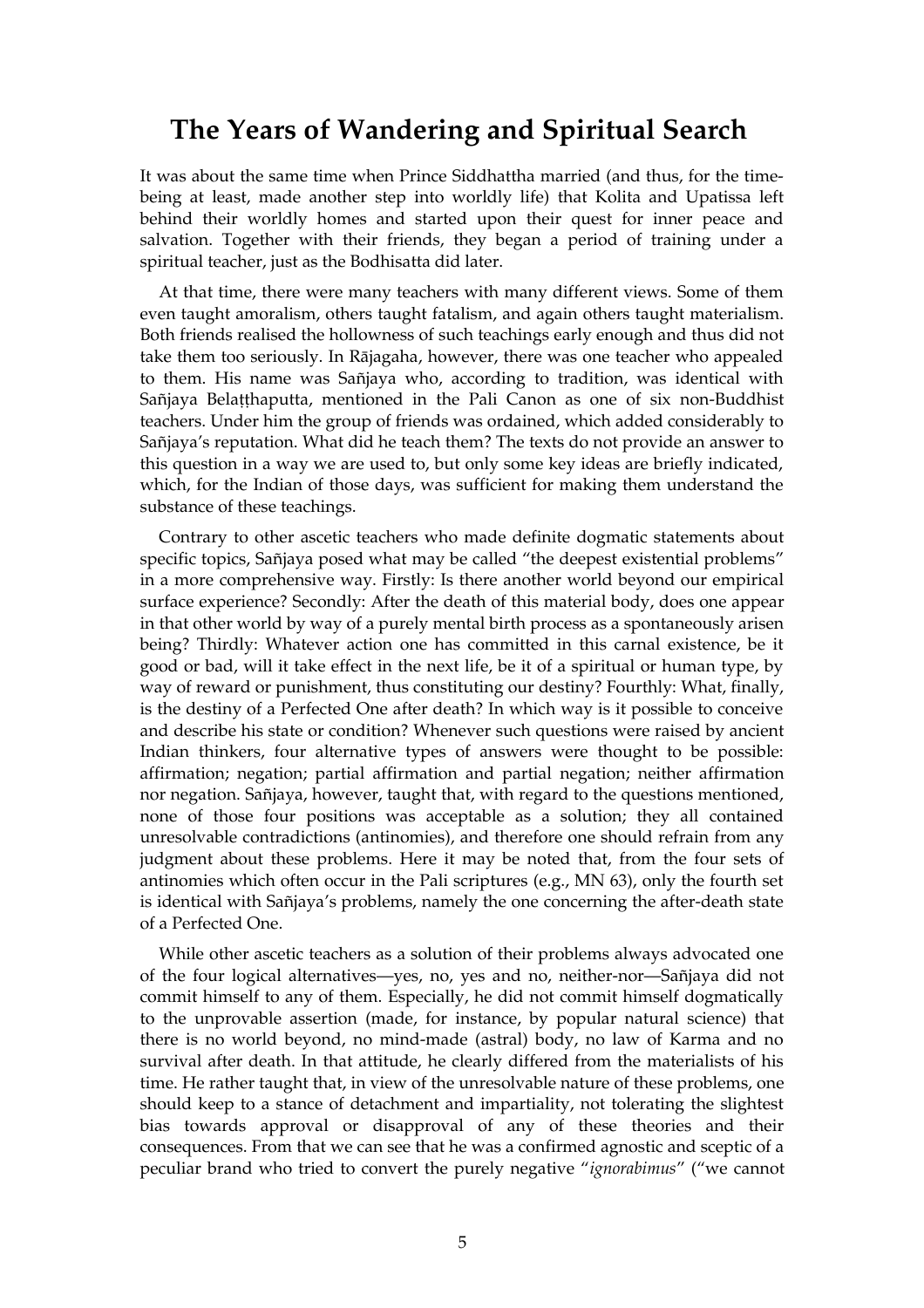know") into a definite philosophical attitude. In some ways, he was what we nowadays would call an existentialist. He taught, so to speak, a kind of dialectical existentialism, instead of dialectical materialism.

An Indian king Ajātasattu, reported to the Buddha the following talk he had with the ascetic Sañjaya:

"One day I went to Sañjaya of the Belaṭṭha clan and I asked him: 'Can you, sir, declare to me an immediate fruit, visible in this very world, of the life of a recluse?' Being thus asked, Sañjaya said: 'If you asked me whether there is another world—well, if I thought there were, I would say so. But I don't say so. And I don't think it is thus or thus. And I don't think it is otherwise. And I don't deny it. And I don't say there neither is nor is not, another world. And if you asked me about the beings produced spontaneously; or whether there is any fruit, any result, of good or bad actions; or whether a Tathāgata continues or not after death—to each or any of these questions do I give the same reply.'

"Thus, Lord, did Sañjaya of the Belaṭṭha clan, when asked what was the immediate fruit and advantage in the life of a recluse, show his manner of prevarication."

> — Dīgha Nikāya No. 2; adapted from the translation by T.W. Rhys Davids.

But Kolita and Upatissa who, at that time, had not found any better teacher, were attracted by Sañjaya as they must have felt that his philosophical stance was something more than mere evasion. Yet, after a short time, they realised that Sañjaya did not know what they were searching for: a cure for the illness of universal suffering. Besides, they intuitively felt sure that there actually was another world, that there were mind-born beings (as, e.g., deities), and that there was a moral recompense of actions. In so far, their understanding went beyond that of their sceptical teacher. Furthermore, Sañjaya, in total contradiction to his dogmatic scepticism, had once declared that his best disciples had been reborn at such and such a place (SN 44:9). Hence, one day, the two friends approached Sañjaya and asked him whether he had still other teachings to convey than those they had learned from him. To this he replied: "That is all. You know my entire teaching." Hearing this, they decided to leave and to continue their search. They felt that it was for finding liberation that they had left their families, and not for the sake of endless and futile agnostic arguments.

Thus, for a second time, they took up the life of wanderers in search of truth. Again, they walked across India for many years, from North to South, from East to West. They endured the dust of the road and the tormenting heat, the rain and the wind, being spurred on by thoughts that moved the mind of many Indians:

"I am a victim of birth, ageing and death, of sorrow, lamentations, pains, griefs and despairs. I am a victim of suffering, a prey of suffering. Surely, an end of this whole mass of suffering is discovered!"

#### — MN 28; trans. Ñāṇamoli.

In their travels they met many ascetics and brahmins who had the reputation to be exceptionally wise. With them they had religious talks on God and world, heaven and hell and on the meaning of life and the way of salvation. But with their keen and critical minds trained by Sañjaya's scepticism, they very soon realised the emptiness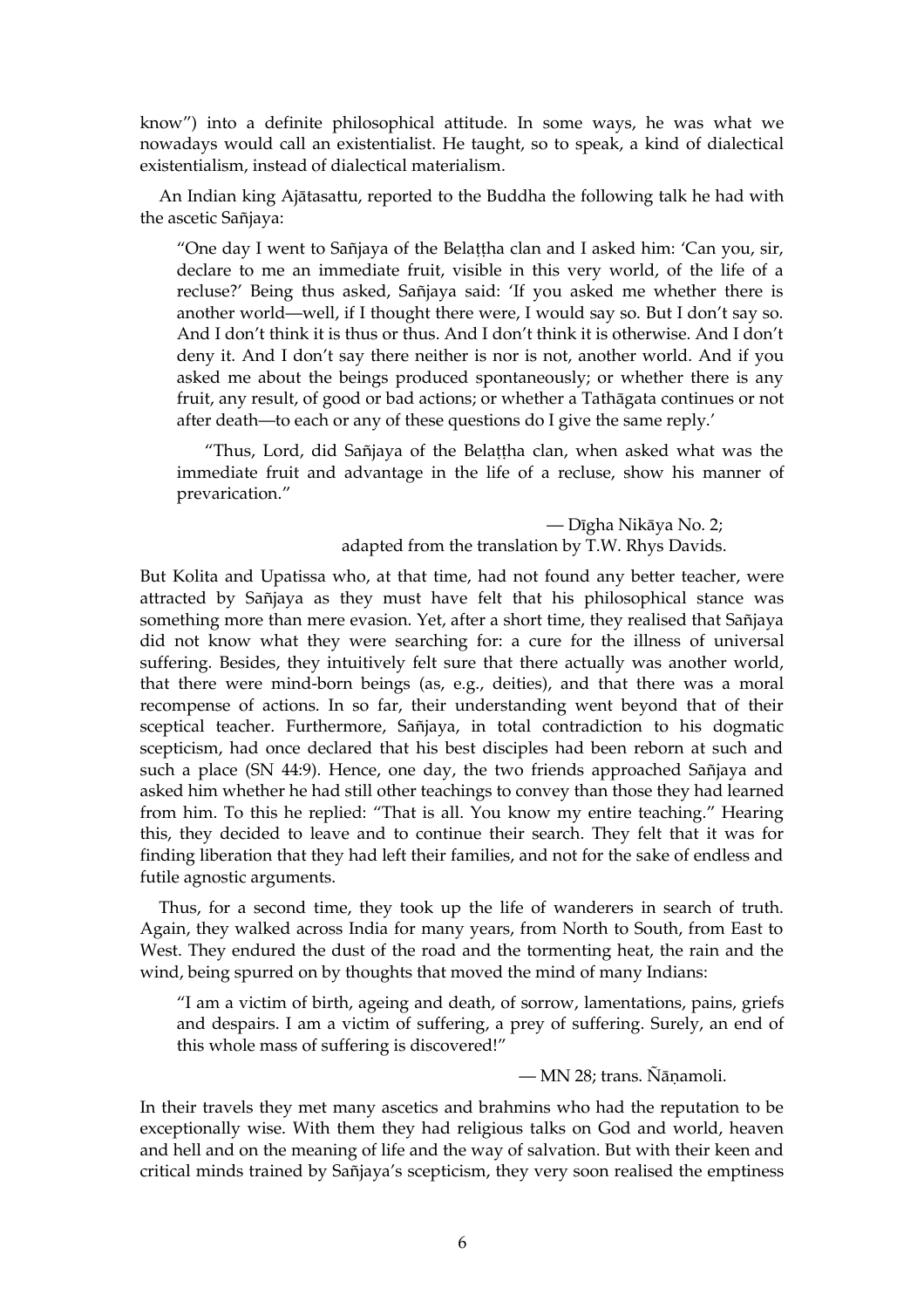of all those assertions and the learned ignorance of these philosophers. None of these teachers could answer their probing questions, while the two friends themselves were quite able to reply when questioned.

There is no record that tells us to which other teachers they had gone. But it would be surprising if the two truth-seekers had not met such mystics and sages as for instance the seer Bāvari of great meditative power or the two teachers of Formless Infinity whose disciple the Bodhisattva was for some time. But from their life story we can conclude that the two attained as little to the world-transcending experience of liberation as the Bodhisattva did. What may have been the cause of that lack of attainment?

There are two possibilities for spiritual seekers: either to gain inner peace and serenity by deep meditation (samādhi) or to seek for a clear teaching about the meaning of existence in its entirety, which encompasses the meaning of that inner peace. Those who had achieved such inner peace through meditation, mostly gave up any further search as they had found an overwhelming bliss which they believed to be the goal. But at its best, this bliss would last a few aeons in one of the celestial worlds, and then its kammic force would be spent, leaving the meditators in the same saṃsāric imprisonment as before. In former lives, this must have happened often to the Bodhisattva as well as to Kolita and Upatissa. Though the two friends had no recollection of such previous experiences, they obviously had an intuitive feeling that meditative bliss and its rewards were not the final goal, but only a temporary relief within the continuing cycle of suffering. Hence their foremost quest was for clarity about the concatenation of existence, how things hang together in this complex Saṃsāra. But such clarity cannot be found without the help of a Buddha. Hence they had to continue their search until it had led them to the Buddha.

In ages void of a Buddha's appearance, their search would have been as futile as the recurring attainment, enjoyment and again losing of Samādhi. It may have been an undefinable inner urge within them, which did not allow them to rest until they had found the Buddha who, like them, had gone forth in search of liberation, during the last years of their own quest. If even the Bodhisattva, the future Buddha, only in the pressing situation of a great spiritual crisis remembered the meditative experience of his young years and only then could see it and use it as a gate to liberation, it was not to be expected that the two friends would find out by themselves that meditative absorption *(jhāna)* was to be used as a gate of access to higher stages of the mind's emancipation. They neither had the meditative experience nor the wide and independent mental range of a Buddha. This is one of the aspects of existential misery, of prison-like ignorance: either one settles down at the gate, regarding it, as the mystics do, as one's true home of peace and bliss; or one by-passes it quickly. In retrospect, the friends' wanderings in search of truth were just a going in circles, in expectation of a Buddha's message of the liberating Path.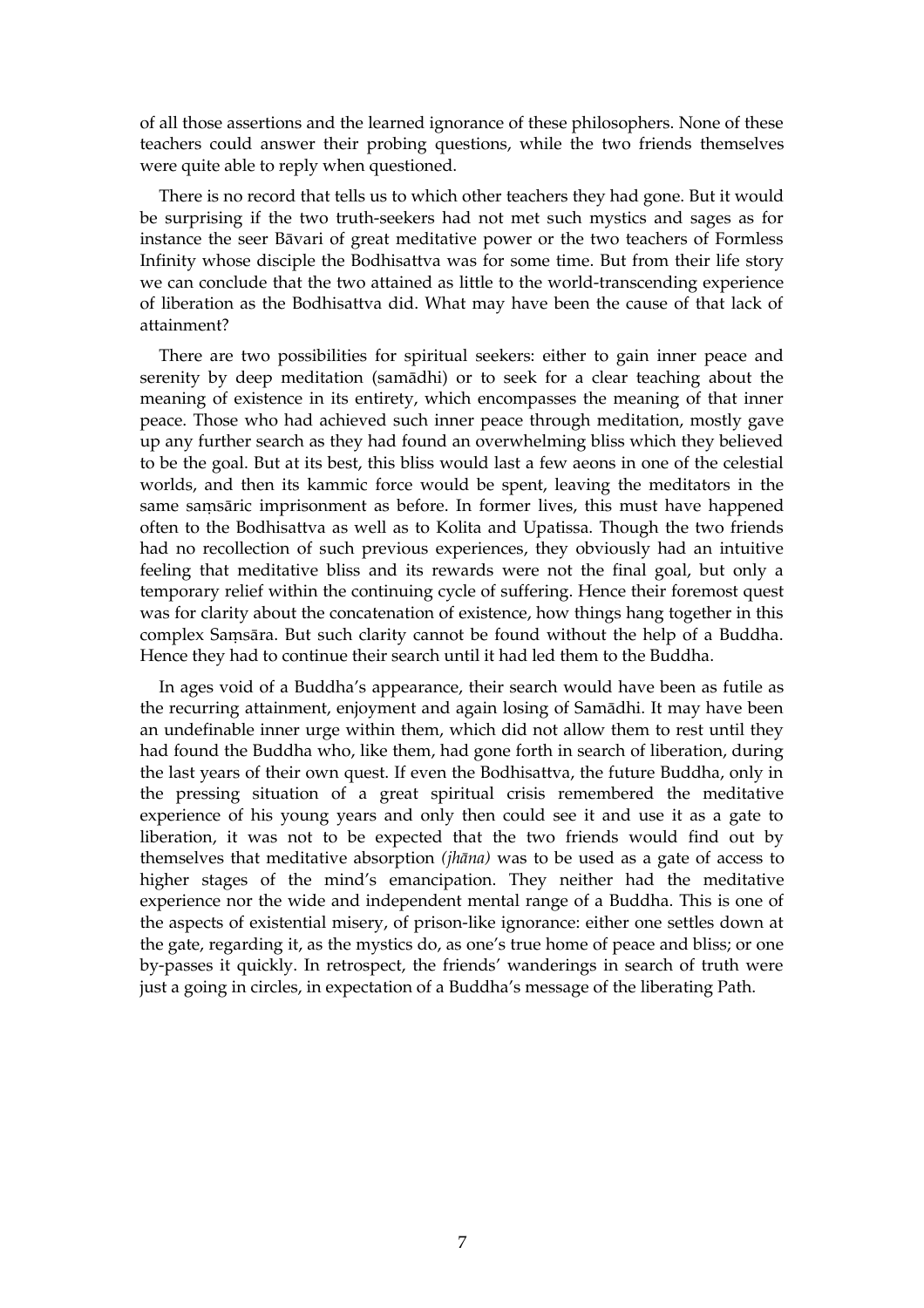### <span id="page-7-0"></span>**Finding the Teaching[2](#page-7-1)**

Without knowing anything of the Buddha, they gave up their life as wanderers and, after about twenty years, returned to their home country Magadha. This happened not long after the Buddha had set in motion the Wheel of the Dhamma at Benares.

But the two friends still had not given up hope and they decided now to do their search separately, for doubling their chances. They agreed among themselves that he who had first learned about a convincing path to the Deathless, should quickly inform the other.

At that time, when both were about forty years old, the Buddha had sent out the first batch of his disciples, sixty-one in number and all of them saints, so that they may proclaim the Teaching for the well-being and happiness of men. The Buddha himself had gone to Rājagaha where the Mahāraja of Magadha soon became his follower and donated to him the Bamboo Grove Monastery (Jetavana). At that monastery he lived when Kolita and Upatissa returned to Rājagaha, staying at Sañjaya's place. One day Upatissa had gone to the town while Kolita had stayed back at their dwelling. Kolita saw his friend returning but never had he seen him like that: his entire being seemed to be transformed, his appearance was buoyant and radiant. Eagerly Kolita asked him:

"Your features are so serene, dear friend, and your complexion is so bright and clear. Should it have happened that you have found the road to the Deathless?"

Upatissa, then, replied: "It is so, dear friend, the Deathless has been found." He then reported how it happened. In town, he had seen a monk whose behaviour impressed him so deeply that he addressed him and asked who his teacher was. The monk whose name was Assaji, was one of the first five disciples of the Buddha and one of the sixty one saints (Arahants). Assaji replied that he was a disciple of the ascetic of the Sakya clan. When Upatissa begged him to explain his teacher's doctrine, Assaji said that he could not do so as he had been ordained only a few months ago. He could only tell him in brief the quintessence of the teaching. When Upatissa said that he would be satisfied knowing just the gist of the teaching in short, Assaji replied by way of that short stanza which was to become famous wherever the Buddha's teaching spread in the centuries and millennia that followed. This is the original Pali text and its translation:

*Ye dhammā hetuppabhavā tesaṃ hetuṃ Tathāgatāha tesaṃ ca yo nirodho evaṃvādi mahāsamaṇo.*

The Perfect One has told the cause of causally arisen things And what brings their cessation, too: Such is the doctrine taught by the Great Monk.

In literal translation:

Of things conditionally arisen the Thus-gone the condition told

<span id="page-7-1"></span><sup>2</sup> Source: Vinaya Mahá-Vagga I, 23–24.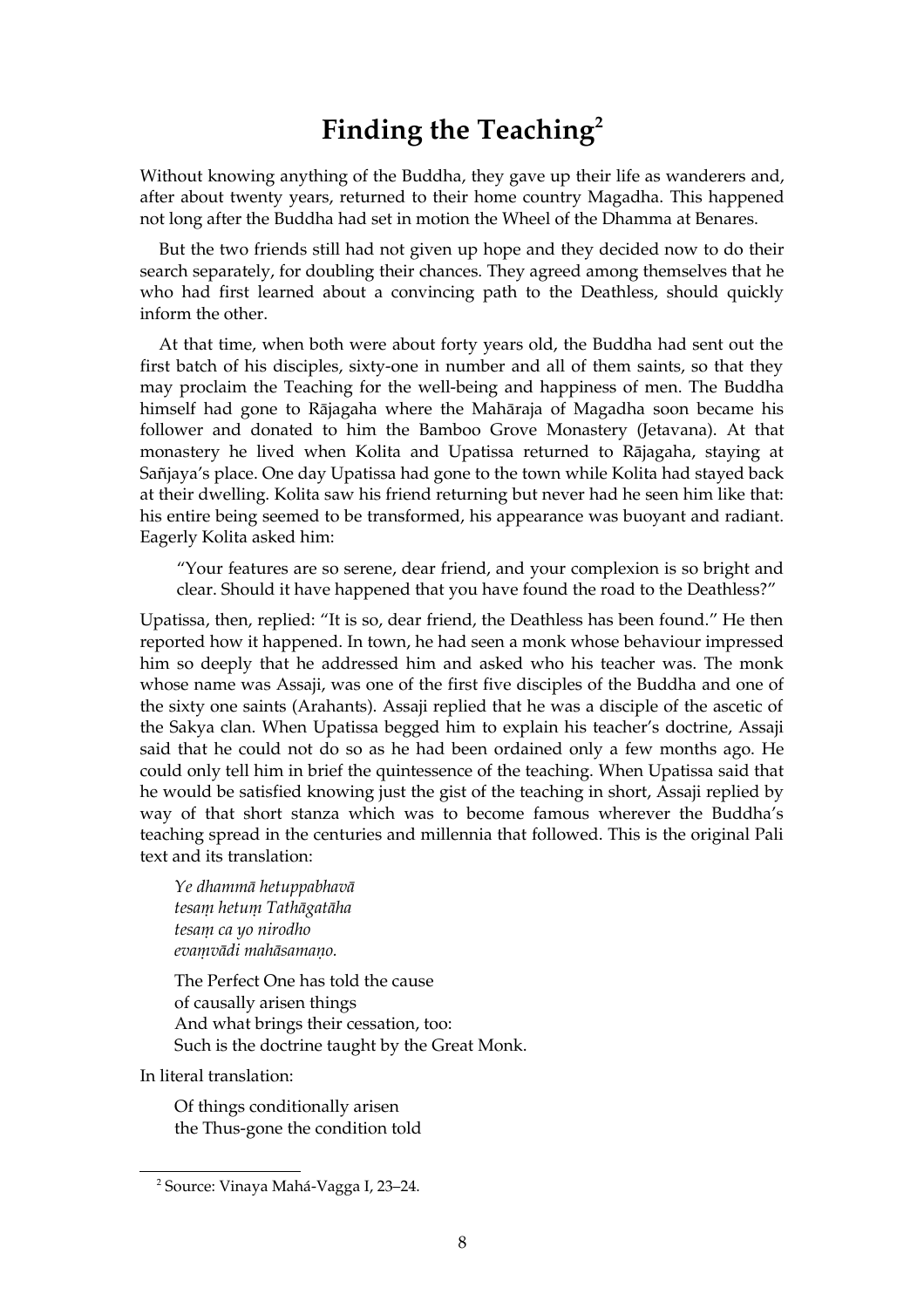and what is their cessation, thus the Great Ascetic proclaimed.

When Upatissa heard this stanza, the vision of truth (the "Dhamma-eye") arose in him on the spot, and the very same happened to Kolita when he listened to the stanza retold by his friend. He, too, realised: Whatever arises is bound to vanish. The realisation that was evoked by this stanza, may be called a truly mystical event. For us, these four lines do not contain an explanation explicit enough for a full understanding. The deeper and wider meaning of the stanza reveals itself only to those who have trained themselves for long in wisdom and renunciation and have reflected long upon the impermanent and the Deathless, the conditioned and the Unconditioned. This stanza will have such a revolutionary impact only on those who are so single-minded that they have become accustomed to investigate things only in those terms of the conditioned and Unconditioned. As the two friends were inwardly prepared, Assaji's stanza had the power to lead them to the attainment of streamentry (sotāpatti) which bestows the first vision of the Deathless (Nibbāna) beyond the transience of phenomenal existence where death ever reigns. In a flash of awakening they had seen the Uncreated.

Here it is of interest to note that the three monks who were closest to the Buddha, Ānanda and the two Chief Disciples, did not attain to stream-entry by the Buddha's own instruction, but through the guidance of others: Ānanda through his Sanghateacher, the Arahat Punna Mantāniputta, Upatissa through the Arahat Assaji, and Kolita even through one who was not an Arahat, but only a stream-enterer. For making such an attainment possible, Kolita needed to possess strong confidence in his friend as well as in truth; and Kolita did have this confidence.

After Kolita had listened to that powerful stanza, he asked at once where the Great Ascetic, the Perfected One was staying. Hearing that he was staying nor far away at the Bamboo Grove Monastery, he wished to go there immediately. But Upatissa asked him to wait, saying, "Let us first go to Sañjaya and tell him that we have found the Deathless. If he can understand, he is sure to make progress towards the truth. But if he cannot comprehend at once, he may perhaps have confidence enough to join us when we go to see the Master. Then, on listening to the Awakened One, himself, he will certainly understand."

Thus the friends went to their former Master and said, "Listen, O Teacher, listen! A fully Awakened One has appeared in the world. Well proclaimed is his teaching and his monks live the fully purified life of ascetics. Come with us to see him!" But Sañjaya could not bring himself to join them, but, on the contrary, offered them to take over the leadership of his following, along with him, as his equals. If they accepted this, they would gain a great reputation, because spiritual teachers enjoyed, at that time, the highest respect. But the two replied that they would not mind remaining pupils for life, whether under him or under the Buddha. But they would ask him to make up his mind now, as their own decision was final. Sañjaya, however, torn by indecision, lamented: "I cannot, no I cannot! For so many years I have been a teacher and had a large following of disciples. Should I now become a pupil again, it would be as if a mighty lake were to change into a miserable puddle!"—Thus he was moved by conflicting sentiments: his longing for truth and the desire to keep to his superior position contended within him. Yet, the urge to preserve his status was stronger, and he yielded to it.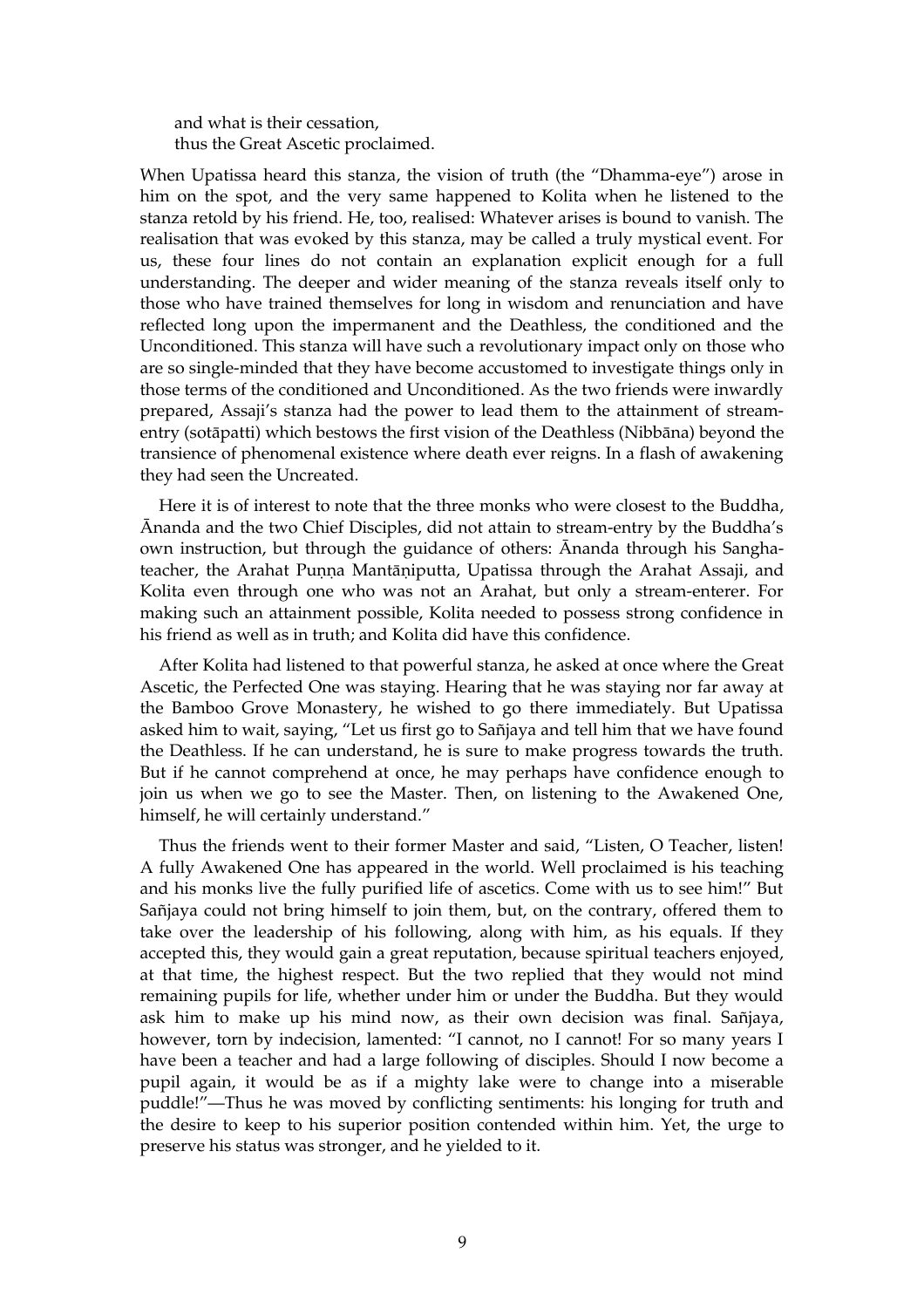At that time, Sañjaya had about five hundred disciples. When they learned that the two friends had decided to follow the Buddha, spontaneously all of them wanted to join. But when they noticed that Sañjaya remained behind, half of them wavered and returned to their accustomed habitat. Sañjaya, seeing that he had lost so many of his disciples, was stricken by grief and despair so much that, as the texts tell, "hot blood spurted from his mouth."

### **The Struggle for the Realisation of the Teaching[3](#page-9-0)**

Now the two friends, at the head of the two hundred and fifty fellow ascetics, approached the Bamboo Grove. There the Buddha was just teaching Dhamma to his monks, and when he saw the two friends approaching, the Awakened One said: "Here, monks, they are coming, the two friends Kolita and Upatissa. They will be my Chief Disciples, a blessed pair!" Having arrived, all saluted respectfully the Buddha, raising their folded palms to the forehead and bowing at the feet of the Master. Then the two friends spoke: "May we be permitted, O Lord, to obtain under the Blessed One the Going-Forth and the Full Admission?" Then the Blessed One responded: "Come, monks, well proclaimed is the Teaching. Live now the Life of Purity, for making an end of suffering!" These brief words served to bestow ordination on the two friends and their following.

From now, Upatissa was called Sāriputta, that means "the son of Sari," which was the name of his mother. Kolita was called Mahā-Moggallāna, "the Great One of the Moggallāna clan," to distinguish him from other monks of that clan, such as Gaṇaka-Moggallāna and Gopaka-Moggallāna.

After all of them had obtained ordination, the Buddha addressed the two hundred and fifty disciples and explained to them the Teaching in such a way that before long they attained to the first stage of emancipation, stream-entry, and in due course became arahats. Sāriputta and Moggallāna, however, went into solitude, but this time separate from each other.

Sāriputta remained in the vicinity of Rājagaha and went to meditate in a cave called "Bear's Den." From there he walked to the city for his alms, which afforded him the opportunity to listen often to the Buddha's discourses. What he had heard from the Master, he independently worked over in his own thoughts and he methodically penetrated to clear understanding of the mind and its laws. He needed fourteen days for reaching Sainthood (*arahatta*), the utter destruction of all Taints (*āsavakkhaya*).

Moggallāna, however, for reasons not known to us, chose as his abode the forests near the village of Kallavalaputta in Magadha. With great zeal, he meditated there while sitting or walking up and down. But in these efforts, he was often overcome by sleepiness. Though he did not wish to fall asleep, he was unable to keep his body erect and his head upright. There were times when he had to keep his eyes open even by force of will. If one thinks of the tropical heat, the strain of his long years of a wandering life and the inner tensions he had gone through, one can well understand that now, at the end of his quest, his body reacted by fatigue.

<span id="page-9-0"></span><sup>3</sup> Sources: AN 4:167; 7:58. SN 21:1; 40:1–9. Mv I.24. Th 1172.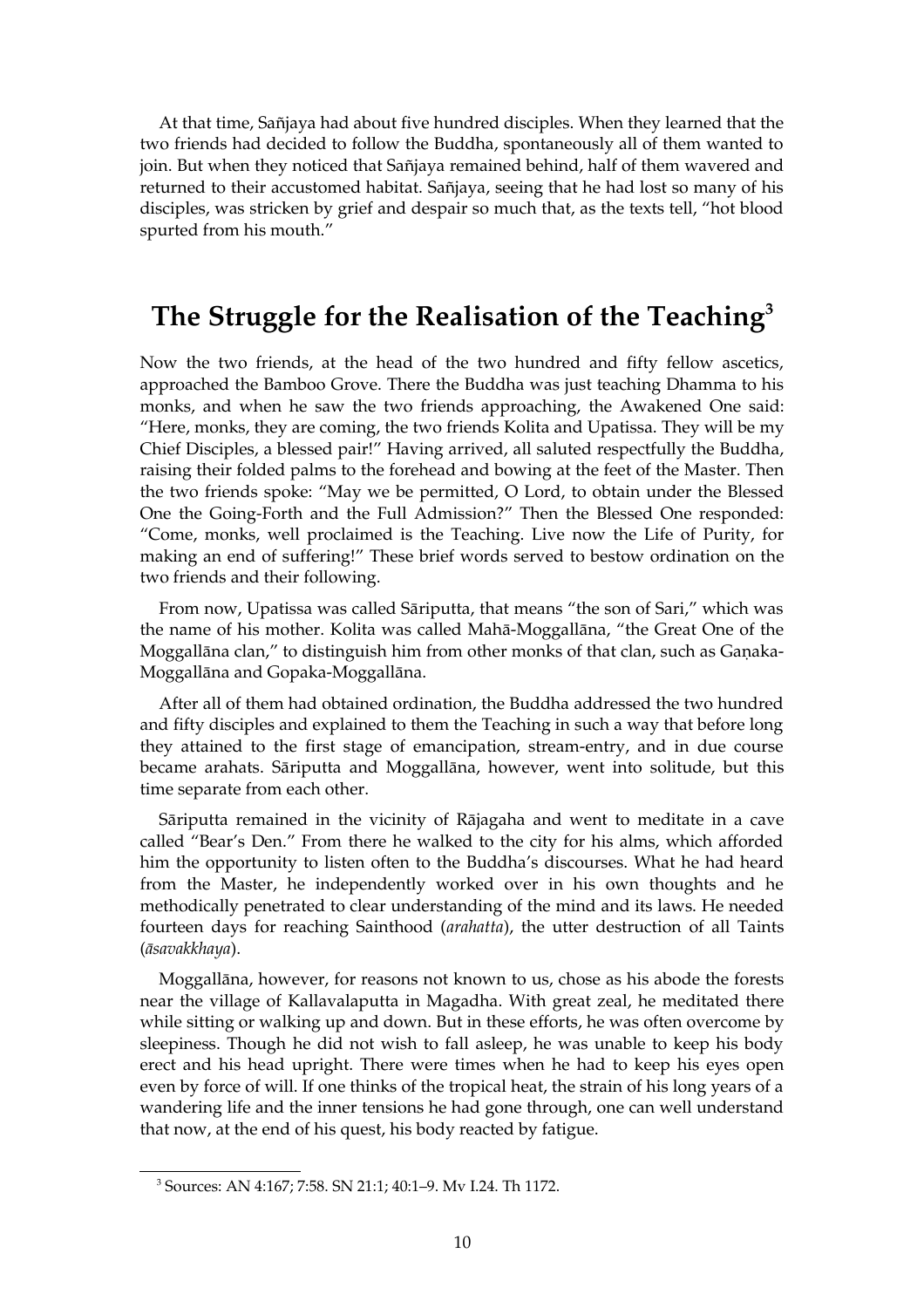But the Awakened One, with a great teacher's solicitude for his disciples, did not lose sight of him. With his supernormal vision he perceived the difficulties of the new monk, and by magic power he appeared before him. When Moggallāna saw the Master standing before him, a good part of his fatigue had already vanished. Now the Awakened One asked him:

"Are you nodding, Moggallāna, are you nodding?"—"Yes. Lord." —

1. "Well then, Moggallāna, at whatever thought drowsiness befalls you, to that thought you should not give attention and not dwell on that thought. Then, by doing so, it is possible that your drowsiness will vanish.

2. "But if, by doing so, drowsiness does not vanish, then you should reflect upon the Teaching as you have heard and learned it, you should ponder over it and examine it closely in your mind. Then, by doing so, it is possible that your drowsiness will vanish.

3. "But if, by doing so, drowsiness does not vanish, then you should repeat in full detail the Teaching as you have heard and learned it. Then, by doing so, it is possible that your drowsiness will vanish.

4. "But if, by doing so, drowsiness does not vanish, then you should pull both ear-lobes and rub your limbs with your hand. Then, by doing so, it is possible that drowsiness will vanish.

5. "But if, by doing so, drowsiness does not vanish, you should get up from your seat and, after washing your eyes with water, you should look around in all directions and upwards to the stars and constellations. Then, by doing so, it is possible that your drowsiness will vanish.

6. "But if, by doing so, drowsiness does not vanish, you should give attention to the perception of light, to the perception of day(-light): as by day so by night, as by night so by day. Thus, with your mind clear and unclouded, you should cultivate a mind that is full of brightness. Then, by doing so, it is possible that your drowsiness will vanish.

7. "But if, by doing so, drowsiness does not vanish, then, with your senses turned inward and your mind not straying outward, you should take to walking up and down, being aware of going to and fro. Then, by doing so, it is possible that your drowsiness will vanish.

8. "But if, by doing so, drowsiness does not vanish, you may, mindfully and clearly aware, lie down, lion-like, on your right side, placing foot on foot, keeping in mind the thought of rising; and on awakening, you should quickly get up, thinking 'I must not indulge in the comfort of resting and reclining, in the pleasure of sleeping.'

"Thus, Moggallāna, should you train yourself."

 $-$  AN 7:58

Here the Buddha gives Moggallāna a graded sequence of advice how to overcome drowsiness. The first and best device is not to pay attention to the thought causing or preceding the state of drowsiness. This is, however, the most difficult method. If one does not succeed with it, one may summon some energising thoughts or one may reflect upon the excellence of the Teaching, or recite parts of it by heart. If these mental remedies do not help, one should turn to bodily activity as, for instance,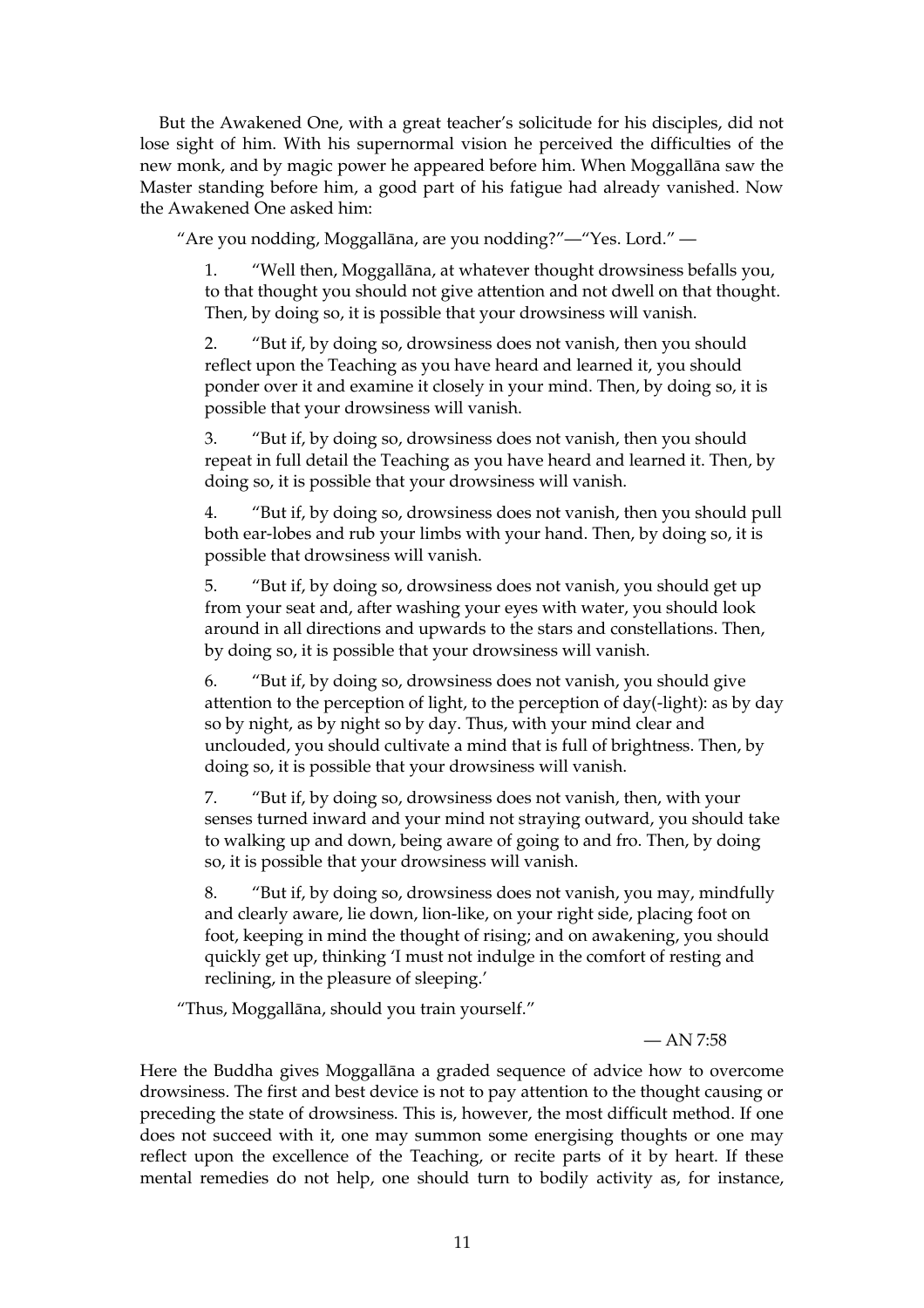pulling one's ears, shaking the body, activating the circulation by rubbing one's limbs, refreshing one's eyes with cold water and, at night, looking at the grandeur of the starry sky, which may make one forget one's petty drowsiness, as it happened to the monk of old who spoke the following verse:

"Nay, not for this that you may slumber long, Comes the night, in starry garlands wreathed. For vigils by the wise this night is here."

#### — Theragāthā 193, trans. by C.A.F. Rhys Davids

If all that, too, does not help, then he may recall the inner light of which many mystics speak and which arises in the meditations of a purified mind that has turned away from the world. Then, in his practice, he will be unconcerned about day or night, because an inner light is shining within him. Then, with his self-radiant mind, he will be able to leave behind, like a Brahma-deity, the whole realm of days and nights as perceived by the senses. This indicates that Moggallāna had experienced such states before, so that the Buddha could refer to them as something known to Moggallāna. This "Perception of (inner) Light" *(āloka-saññā)* is mentioned in the 33rd Discourse of the Dīgha Nikāya, as one of four ways of developing *samādhi* and as leading to "Knowledge and Vision" *(ñāṇadassana).*

If this method, too does not help, he should walk up and down mindfully and thus, by resorting to bodily movement, try to get rid of fatigue. If, however, none of these seven devices proves helpful, he may just lie down and rest for a short while. But as soon as he feels refreshed, he should quickly get up, without allowing drowsiness to return.

The Buddha's instruction on that occasion did, however, not stop here, but continued as follows:

"Further, Moggallāna, should you train yourself in this way. You should think, 'When calling at families (on the alms-round), I shall not be given to pride.' Thus should you train yourself. For in families it may happen that people are busy with work and may not notice that a monk has come. Then a monk (if given to pride) may think, 'Who, I wonder, has estranged me from this family? These people seem to be displeased with me.' Thus, by not receiving an offering from them, he is perturbed; being perturbed he becomes excited; being excited he loses self-control; and if uncontrolled, his mind will be far from finding concentration.

"Further, Moggallāna, should you train yourself in this way: 'I shall not speak contentious talk.' Thus should you train yourself. If there is contentious talk, there is sure to be much wordiness; with much wordiness, there will be excitement; he who is excited, will lose self-control; and if uncontrolled, his mind will be far from finding concentration."

Here the Awakened One points out two ways of behaviour which lead to excitement and restlessness, and both of them arise from too close a social contact of the monk with the laity. In one case, there is the desire for recognition on the part of a monk who is proud of his status and expects respect from the laity. But if lay people pay more attention to their own business than to him, he soon becomes unsure of himself, is perturbed and upset. In the other case, there is the intellectual delight in discussions, in the conceit of one who "knows better," or in the pleasure of defeating others in debate. By all this, one's mental energy is diverted into unprofitable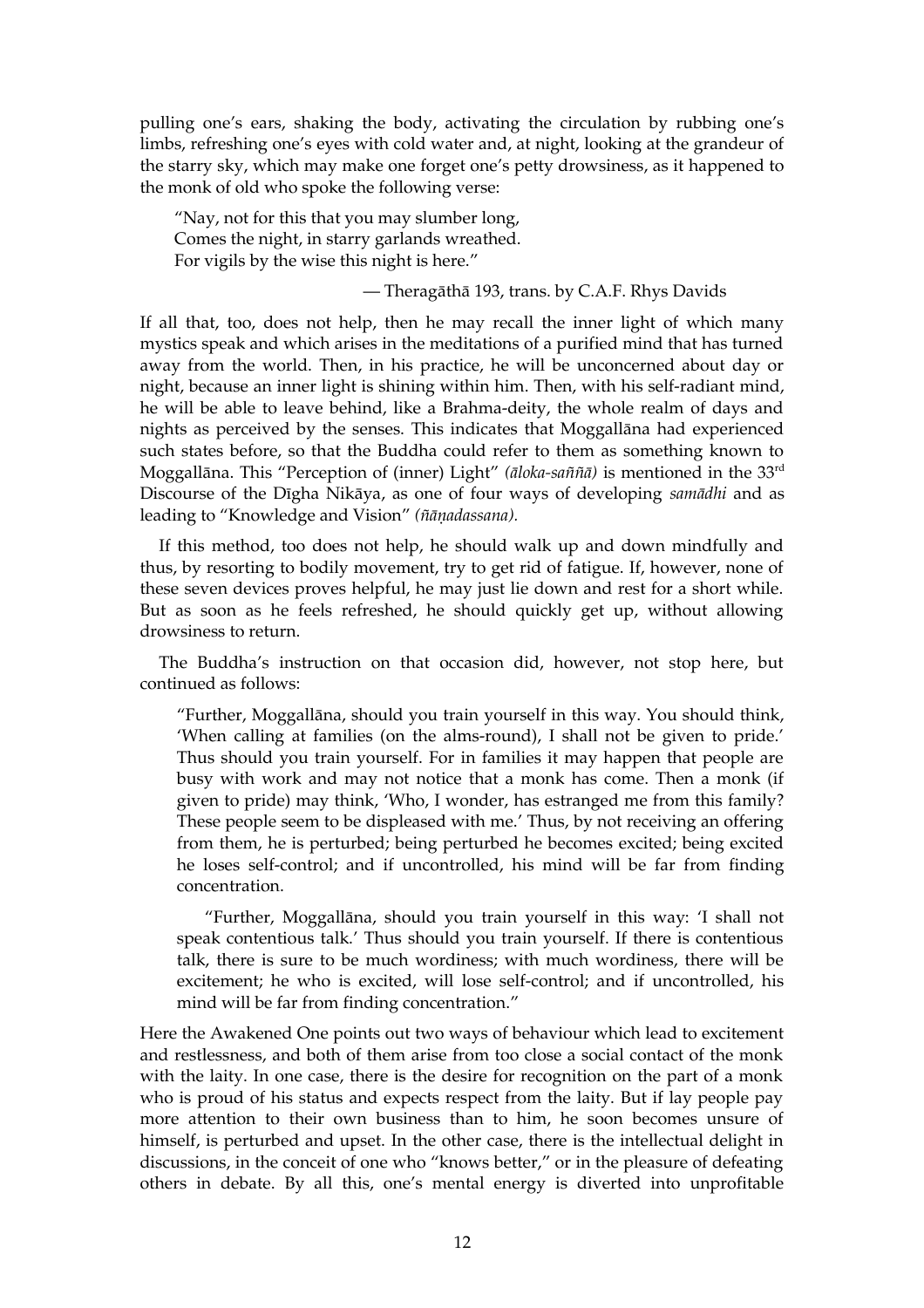channels and wasted in futile excitement. One is slack and careless in practising the Way if one cannot keep the senses under control, or allows one's mind to get excited or easily diverted. Such a condition is far from the unification of mind and inner peace obtained in meditation.

After the Awakened One had instructed him on the overcoming of sleepiness and the avoidance of excitement, Moggallāna asked the following question:

"In what way, O Lord, can it be briefly explained how a monk becomes liberated by the elimination of craving; how he becomes one who has reached the final end, the final security from bondage, the final Holy Life, the final consummation, and is foremost among gods and men?"

"Herein, Moggallāna, a monk has learnt this: 'No thing is fit to be clung to!' When a monk has learnt that no thing is fit to be clung to, he fully knows every thing; by fully knowing every thing, he fully comprehends every thing; when fully comprehending everything, whatever feeling he experiences, be it pleasant, painful or indifferent, he, with regard to these feelings, abides contemplating impermanence, contemplating dispassion, contemplating cessation, contemplating relinquishment. When thus abiding, he is not attached to anything in the world; without attachment he does not hanker; and without hankering he reaches within himself complete extinction (of craving): 'Ceased has rebirth, lived is the holy life, done is the task, there is no more of this or that state,' thus he knows."

After Moggallāna had received all these personal instructions of the Master (as recorded in AN 7:58), he devoted himself again to his training with great ardour. With still greater vigour he fought against the five inner hindrances. During his many years of ascetic life he already had, to a great extent, suppressed sensual desire and ill will, which are the first and the second of these hindrances. Now with the help given by the Buddha, he conquered sloth and torpor, the third hindrance; then he overcame the fourth hindrance, restlessness and worry, by avoiding unprofitable social contacts. Finally he gave up doubt, the fifth hindrance, by following the concluding instruction of the Buddha, contemplating on the transiency of all phenomena and thus severing emotional attachment.

By overcoming the five hindrances, he was able to gain the experience of meditative states transcending the world of materiality; and by his penetrative knowledge of existential reality, he approached the gate to Nibbāna.

He first attained and enjoyed the overwhelming bliss of the first meditation *(jhāna),* that state of mystical absorption of mind. Yet, gradually, some worldly ideas intruded again, claiming his attention. When thus he fell back to the level of the mental hindrances, the Buddha came to his help again. This time, however, not with a detailed instruction as before, but with a brief indication that helped him to get over the impasse. The Exalted One warned him he should not light-heartedly believe to be secure in the attainment of the first jhāna, but to gain more firmness in it, so that his mind becomes fully immersed in it and unified. When Moggallāna followed that advice his state of concentration in the first jhāna was no longer disturbed by mundane thoughts.

Having thus found a firm footing on the first jhāna, he gained the second absorption, which he called "the noble silence" (SN 20:1), because all thoughts are silenced in it. Thus he advanced up to the fourth absorption (SN 40:2f). As he later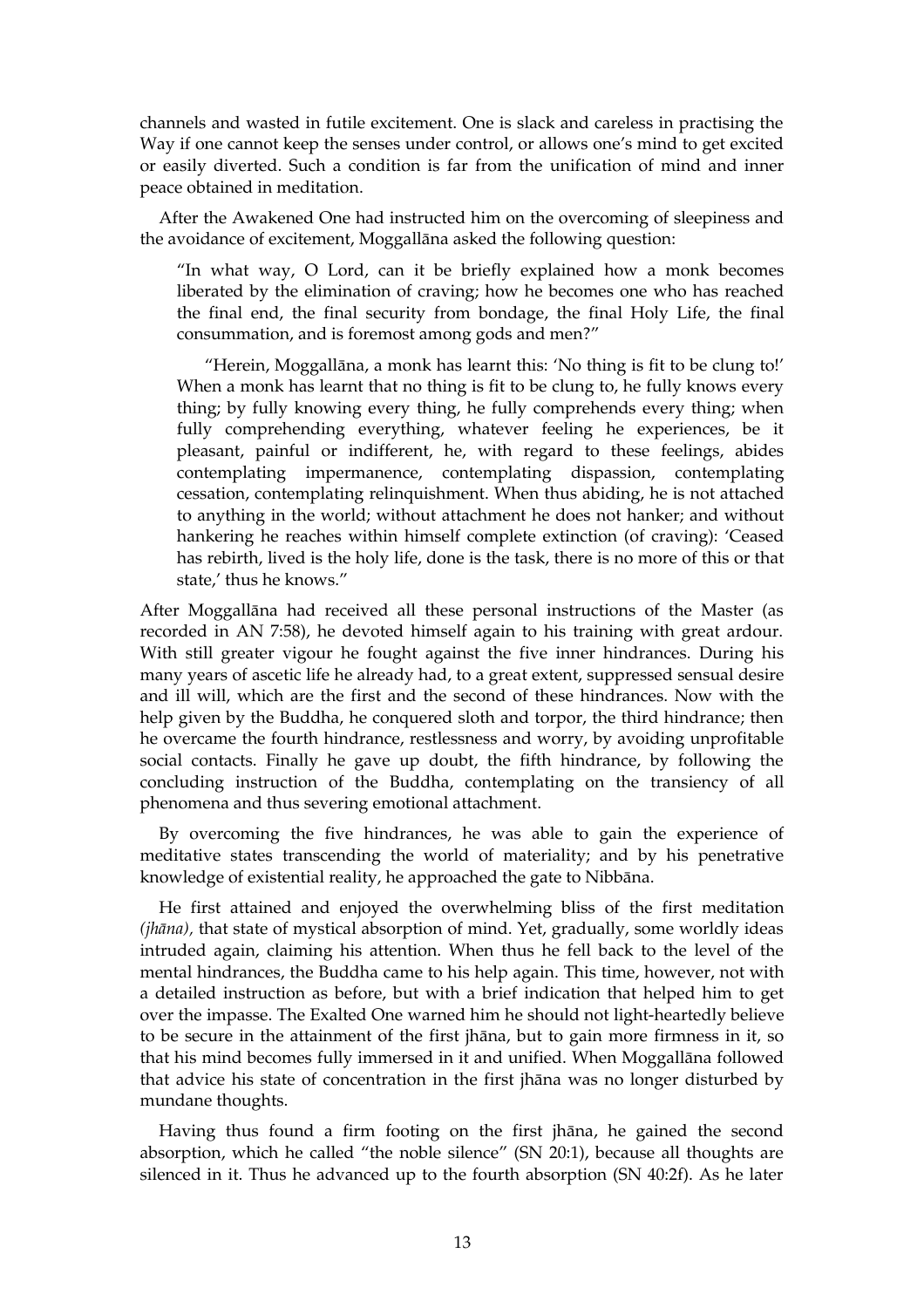told, he had practised the absorptions in a twofold way, first by cultivating the "Ways of Power" *(iddhi-pada;* SN 51:31),<sup>[4](#page-13-0)</sup> and then by the "Liberations" *(vimokkha;* Th 1172). On his path towards the final Deliverance by Wisdom *(pañña-vimutti),* the absorptions *(jhāna)* served as stages to the "Ways of Powers," which led to various kinds of super-normal faculties and also opened up many gate-ways to wisdom. This twofold approach was his strong point when he became an arahat, a Saint. For attaining to the "Liberation of Mind" *(ceto-vimutti)* the absorptions led him to the eight Liberations *(vimokkha),* culminating in the four formless (immaterial) absorptions *(arūpajjhāna).* On his way to become one "Liberated in Both Ways" (that is through both concentration and insight), $5$  he used the fourth absorption as basis for both. In doing so, he gained the "Signless Concentration of Mind,"<sup>[6](#page-13-2)</sup> which is free from all that marks (or signifies) conditioned existence and which affords a glimpse of the "Signless Element," Nibbāna (SN 40:9). But this attainment, too, was not final as yet. For even here he lapsed into a subtle enjoyment of it. Such refined attachment is still a delusive "sign" or "mark" superimposed on a high spiritual attainment of greatest purity. But aided by the Master's instructions, he could free himself from these last fetters and attain to perfect "Deliverance of Mind" and "Deliverance by Wisdom," in all their fullness and depth. Thus the venerable Mahā-Moggallāna had become one of the Saints. He admitted that he could well say about himself that "Supported by the Master a disciple may obtain the great state of the superknowledges."[7](#page-13-3)

This entire development took place within one single week. These were, indeed, seven days of a tremendous impact, with a significance far beyond that of its individual relevance. One must try to imagine the intensity and depth of Moggallāna's determination during this short period, because for a person with such a wide range of great natural gifts it was an especially heroic effort to undertake within his own active mind that hard struggle to cut through all those fetters binding him to this world of vast potentialities. It has been reported that the Buddha, in the four hours of the first watch of the night of his Enlightenment, remembered ninetyone world periods. The appearance of time-space may have dissolved by way of contraction, or something similar must have happened to Moggallāna when an immensity of inner experience was condensed into one short week. Here notions of measurable duration of time fail entirely. Immured in the prison of the senses, one week is no more than seven days for an ordinary person who is unaware of the infinities that burst through the limits of the common time concepts.

Moggallāna, as he later said, attained sainthood by quick penetration *(khippābhiññā),* that is, in one week but his progress was difficult *(dukkha-paṭipadā),*

<span id="page-13-0"></span><sup>4</sup> Or "Four Bases of Success"; see *Requisites of Enlightenment,* Ledi Sayádaw, Wheel 171/174), p.64ff.

<span id="page-13-2"></span><span id="page-13-1"></span><sup>5</sup> *Ubhato-bhaga-vimutta;* see Buddhist Dictionary, by Nyanatiloka.

<sup>&</sup>lt;sup>6</sup> "Signless Concentration of Mind" *(animitta-ceto-samádhi)*. The Comy explains it as a high level of insight-concentration *(vipassaná-samádhi)* that keeps the mind free from the delusive "signs" of permanency etc. and of greed etc. This explanation appears plausible in view of the fact that Mahá-Moggallána was "liberated in both ways," through concentration and insight. On the related term "Signless Deliverance of Mind," *(animitta-cetovimutti)* see MN 43 (Editor, "The Wheel").

<span id="page-13-3"></span><sup>7</sup> *Mahá-abhiññáta.* This refers to the six Supernormal Knowledges *(abhiññá)* of which the first five are magical and mystical powers and are mundane *(lokiya),* while the sixth consists of the attainment of sainthood by the elimination of the Cankers *(ásavakkhaya)* and is supramundane *(lokuttara)* (Editor, "The Wheel").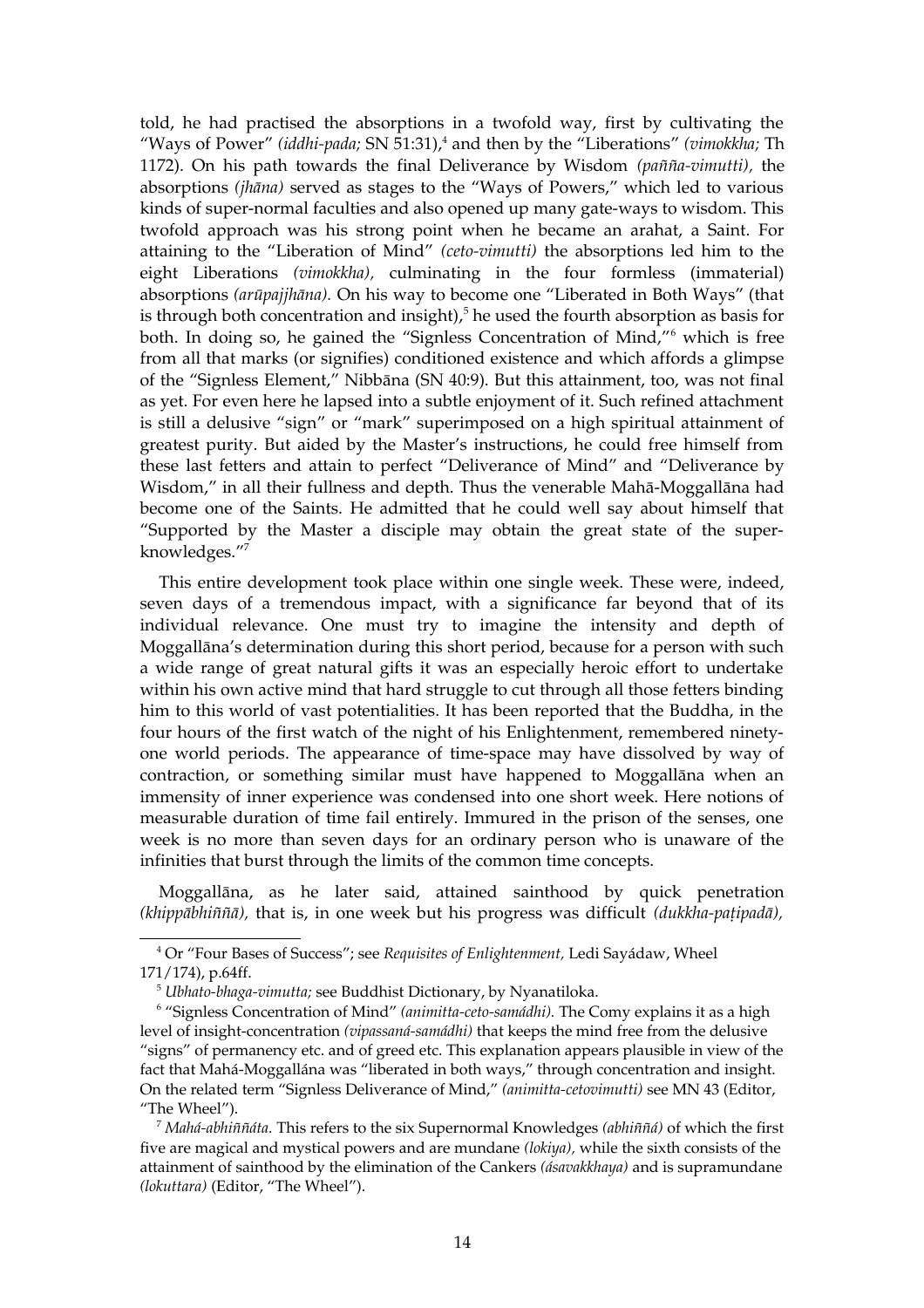requiring the helpful prompting *(sasaṅkhāra)* of the Master. Sāriputta, too, attained sainthood by quick penetration (in two weeks), but his progress was smooth *(sukhapaṭipadā);* see AN 4:167–168). Moggallāna had advanced to sainthood more speedily than Sāriputta because the Buddha directed and inspired him personally and intensively; but Sāriputta was superior to him in regard to the independence of his progress

#### <span id="page-14-0"></span>**The Most Excellent Pair of Disciples**

In the 14th text of the "Longer Discourses" (Dīgha Nikāya: *Mahāpadāna Sutta),* the Awakened One speaks of six Buddhas of the past and says that each of them had two chief disciples and one attendant; and elsewhere (SN 47:14) he says that all the Buddhas of the past and future had or will have one pre-eminent pair of disciples. When a Perfectly Awakened One is going to appear these three are as necessary to him just as the ministers of war, of the interior and of finance are necessary to a king. The Buddha himself uses this comparison with a state's administration. He spoke of Ānanda who could remember all discourses of the Buddha, as the Treasurer of the Teaching (minister of finance), of Sāriputta as its general in command, and of Moggallāna as child's nurse (minister of the interior). Of these four (including the Buddha), two groups of two had certain things in common: the Buddha and Ānanda belonged to the warrior caste (khattiya) and were born on the same day; Sāriputta and Moggallāna, however, were Brahmins, and likewise born on the same day. This affinity showed itself also in their lives. Ānanda was always with the Buddha; since the time when he started to be his attendant, he followed him like a shadow; whereas Moggallāna was almost inseparable from Sāriputta and nearly always together with him. Whenever the Buddha, in advancing years, felt physically tired, these three men were the only ones whom he asked to expound the Teaching on his behalf. This happened, for instance, at Kapilavatthu when Moggallāna gave a long discourse on sense-control as remedy against being submerged in the flood of the six sense impressions (SN 35:202).

After Sāriputta and Mahā-Moggallāna had attained Sainthood, the Buddha announced to the Order that they were his chief disciples. Some of the monks were surprised and began to grumble why the Master did not treat with such distinction those ordained first, the "men of the first hour," as for instance, the Group of Five, or Yasa or the three Kassapas. Why did he overlook them and give prominence to those who had entered the Order last and were young in seniority? To this the Awakened One replied that each reaps according to his merit. For aeons Sāriputta and Moggallāna had been progressing towards this state, by gradually cultivating the necessary faculties. Others, however, had developed on different lines. Although both chief disciples were of another caste and from another region than the Buddha's, their special position within the community of saints was an outcome of the Law of Karma.

In many ways the Buddha had spoken in praise of this noble pair of disciples:

"Outstanding they are among my disciples, exceptional they are among my disciples. They truly acted upon the Master's instructions and followed his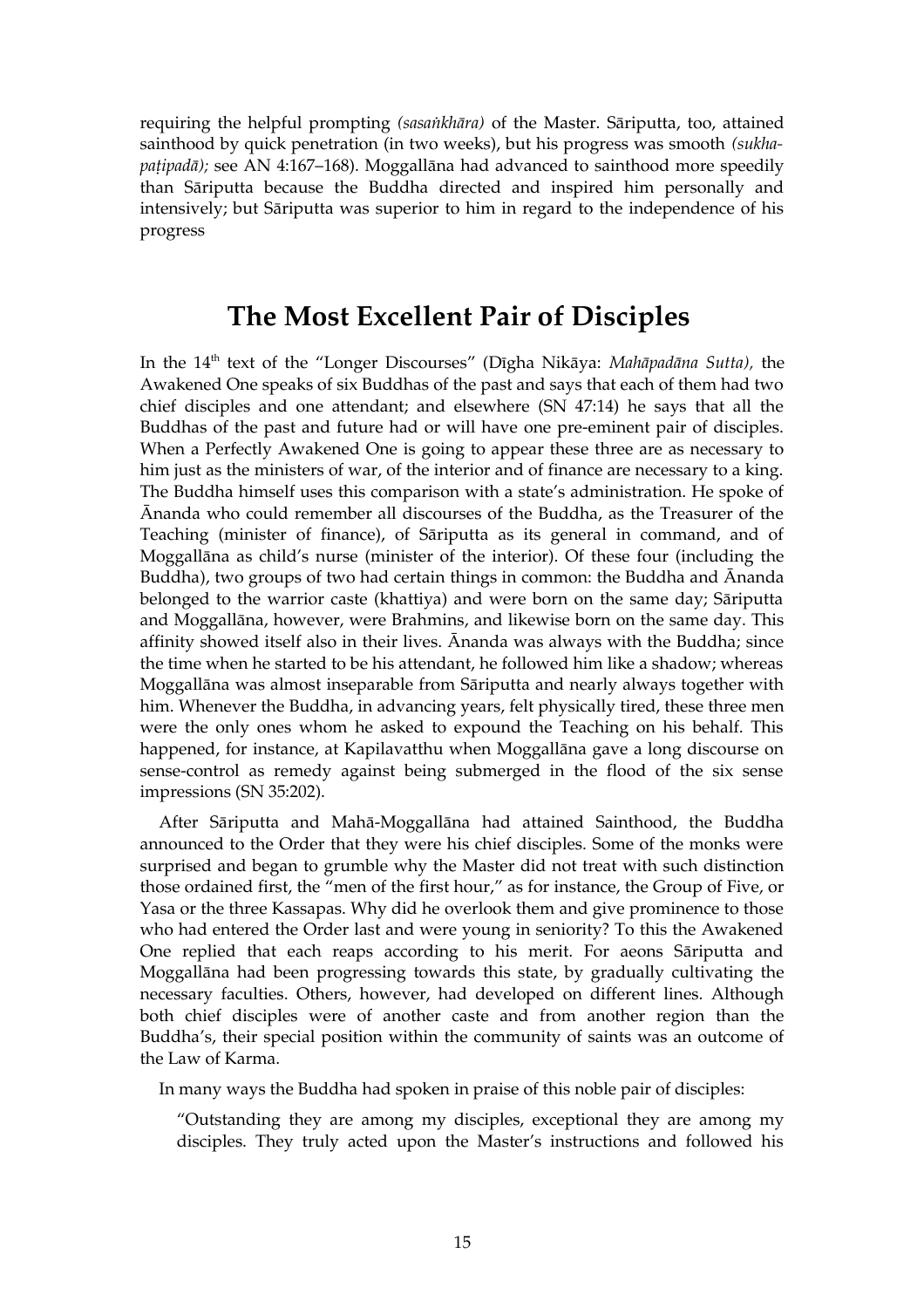advice. How dear and amiable are they to the fourfold assembly, $<sup>8</sup>$  $<sup>8</sup>$  $<sup>8</sup>$  worthy of</sup> their respect and reverence!"

 $-$  SN 47:14

"If a devout lay woman should admonish her only son whom she dearly loves, she would rightly do so by saying: 'My dear son, you should be like Citta the householder or Hatthaka of Āḷavi!'—because these two are model and exemplar for my lay devotees. (And she should further say:) 'But if, my dear, you should go forth from home into the homeless life (of a monk), you should be like Sāriputta and Moggallāna!'—because they are model and exemplar for bhikkhu disciples."

—SN 17:23

"Seek and cultivate, O monks, (the company of) Sāriputta and Moggallāna! They are wise and are helpful to their fellows in the Holy Life. Sāriputta is like a mother, and Moggallāna is like a nurse. Sāriputta trains (the monks) for the Fruit of stream-entry, and Moggallāna for the supreme goal."

— MN 141

The characterisation of the two in the last text may be interpreted as follows. Sāriputta urges his pupils to cut through the first and basic fetters and thus helps them to attain stream-entry. In this way he "converts" men by vigorously diverting them from the futility of the round of existence, and guides them into the zone of safety. Sāriputta, like a mother, watches and guides the first steps on the path of emancipation; or it may be said, he causes, or at least assists, the birth of final emancipation in the pupil. Moggallāna, however, leads on those who thus far have been saved, guiding them along their way upwards; he supports them in their practice of meditation up to sainthood, in the same way as he himself was helped by the master; he is like a wet-nurse, nourishing the strength and sustaining the growth of the pupil.

Both aspects are found perfectly united in a Fully Awakened One; but in Sāriputta and Moggallāna they were separate qualifications. Though both were "liberated in both ways," yet with Sāriputta the major emphasis was on wisdom, and with Moggallāna on the meditative "Liberation of the Mind" *(cetovimutti).*

This fact found perfect expression when these two spiritual sons of the Buddha had to look after Rāhula, the Buddha's own son. As every newly ordained monk, Rāhula had two teachers, one in knowledge and one in conduct. Sāriputta was appointed as his teacher in knowledge, and Moggallāna as his teacher in conduct and spiritual practice.

Once Sāriputta said to his friend that, compared with Moggallāna's great supernormal powers he was like a small splinter of rock set against the mighty Himalayas. Moggallāna, however, replied that, compared with Sāriputta's power of wisdom, he was like a tiny grain of salt set against a big salt barrel. (SN 21:3).

About the differing range of wisdom, the Buddha once said that there are questions which only he could conceive and answer, but not Sāriputta; there are other questions which only Sāriputta could clarify, but not Moggallāna' and there are those which only Moggallāna could solve, but not the other disciples (J 483). Thus the

<span id="page-15-0"></span> $8$  That is, bhikkhus and bhikkhunìs (nuns), male and female lay-followers.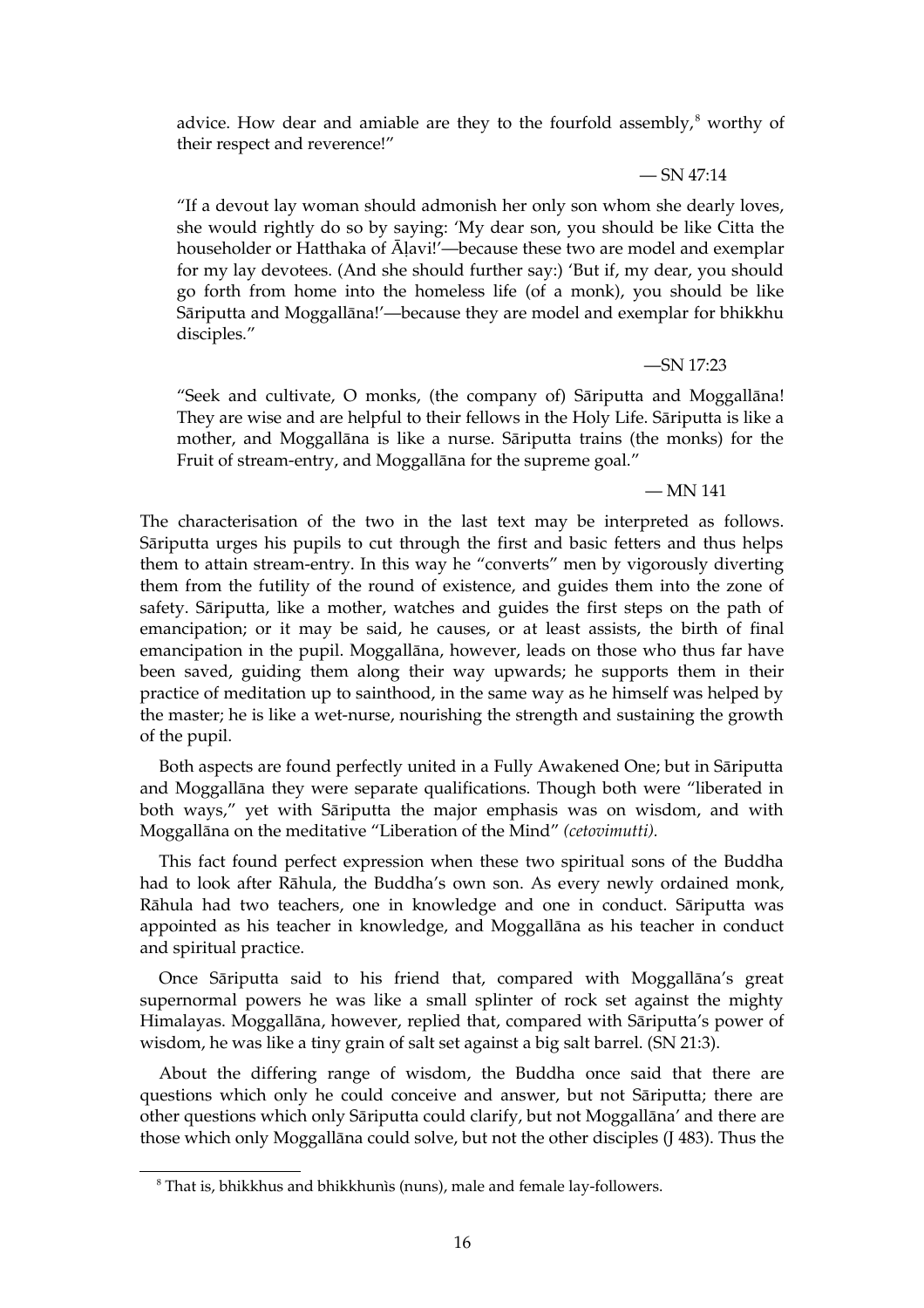two chief disciples were like a bridge between the supreme qualities of the Buddha and the capacities of the other disciples.

When Devadatta voiced his claim to lead the Order, the Buddha said that he would not entrust anybody with the leadership of the Sangha, not even his two chief disciples, let alone Devadatta (Cv VII, 3). Between the high-point of discipleship, Sāriputta and Moggallāna, on one end of the scale, and at the other Devadatta, the most depraved of the disciples, there is a long and varied line of others with different degrees of accomplishments and virtues. It is characteristic that the only slander uttered against the chief disciples came from a follower of Devadatta. The monk Kokālika, wishing to malign them, told the Buddha that the two had evil intentions, which, in fact, was the case with Devadatta. The Buddha, however, replied: "Don't say so, Kokālika, don't speak like that! Let your heart have glad confidence in Sāriputta and Moggallāna! They are capable monks." (SN 6:10). But Kokālika, in spite of this emphatic admonition, persisted in his slander. According to the old texts, Devadatta and Kokālika were reborn in a state of utter suffering, in the deepest hellish abode, while Sāriputta and Moggallāna won the highest bliss, Nibbāna

#### **The Activities of the Chief Disciples in the Order**

In the canonical scriptures there are many reports about common activities of the two Chief Disciples who were the best assistants of their master in taking care of the Order. Both did much work for the advancement and benefit of the community of monks. Their activities directed to maintain inner concord, stability and discipline within the Order deserve special mention. At the request of the Buddha they brought about the banishment of an extremely reckless and undisciplined group of monks known as "group of six" (chabbaggiya), on whom the Buddha's admonition had no effect, as reported in Majjhima Nikāya No. 70 (Kīṭāgiri Sutta). It was on account of them, that a great part of the disciplinary rules of the Order had to be proclaimed. Finally, they behaved in such a frenzied way that, on the Buddha's bidding, Sāriputta and Moggallāna, at the head of the virtuous monks, had to banish those six from the place of their mischief, which was near Kīṭāgiri. Thereafter most of them left the Order. (CV I.13–16).

Above all, the two great disciples were able to achieve that those newly ordained monks who had fallen away, having been instigated by Devadatta, returned to the Buddha's fold and to the right conduct of monk life. When at that time, Sāriputta gave his exhortation to those misguided monks, he showed his power of thoughtreading, while Moggallāna used his magic powers (Cv VII.4). Also the following incident led to a strengthening of concord in the Order: Once when Sāriputta was treated with hostility by a certain monk and was wrongly accused by him, Moggallāna and Ānanda called together all the monks, so that, for their instruction and edification, they could hear Sāriputta's dignified answer to those accusations  $(AN 9:11).$  $(AN 9:11).$  $(AN 9:11).$ <sup>9</sup>

Once when Moggallāna was ill, the Buddha went to see him and gladdened him by a discourse on the seven Factors of Enlightenment. Inspired by it, Moggallāna regained mastery over his body and recovered (SN 46:15).

<span id="page-16-0"></span><sup>9</sup> See *Aòguttara Nikáya. An Anthology Part III*, (The Wheel 238–240), p. 19f.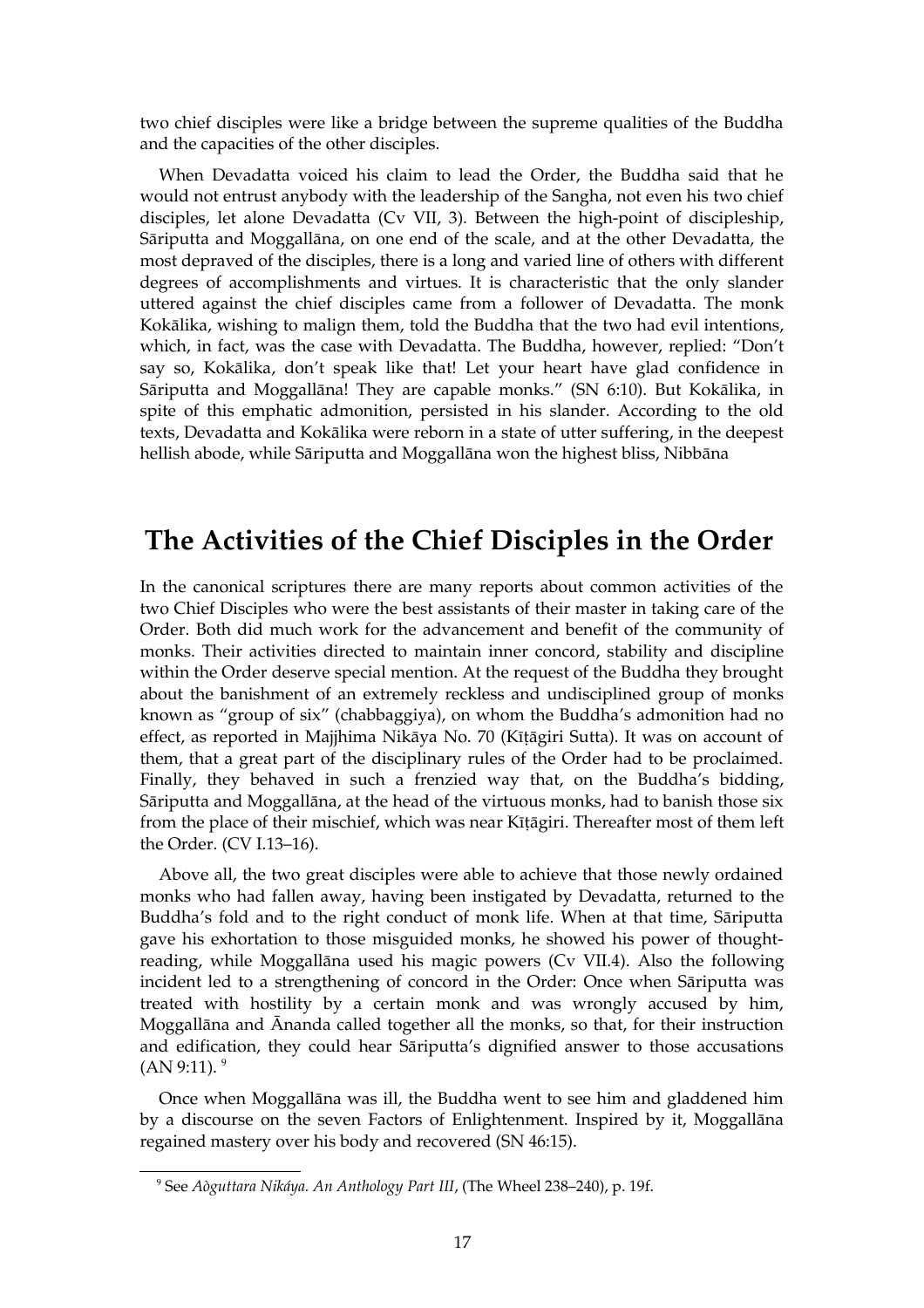The two chief disciples often lived together in one cell of the monastery, and they held many dialogues in the presence and for the benefit of their fellow monks as shown in the Discourse on Stainlessness (MN 5), and frequently they gave discourses to the monks. Some of those given by Moggallāna are, for instance, those in Majjhima Nikāya No. 15, AN 10:84 and SN 35:202. They also spent much of their time in giving seminar-like instructions to their disciples (see SN 14:15). Besides, they had conversations with Anuruddha about the meaning of the four Foundations of Mindfulness (SN 47:26–27) and the difference between a Noble Learner (*sekha*) and a person who has "finished his learning" (*asekha*) (SN 52:4–6).

Both chief disciples were highly praised by the Awakened One for their beneficial work, which, however, left them unmoved by pride as they were saints. Such a situation occurred when they were seated near the Buddha and were both immersed in deep concentration focused on the Recollection of the Body. Then the Buddha spoke one of the following two verses to each of them, first to Sāriputta and then to Moggallāna.

"Just as a rocky peak cannot be shaken, being firmly grounded, So will not waver anymore a monk when he delusion has destroyed. With mindfulness directed on the body and well restrained in sixfold sense contact, his mind remaining always well collected, such monk will come to know his own Nibbāna."

— Ud III.4–5.

It happened only once that the Buddha preferred Moggallāna's attitude in a certain matter to that of Sāriputta. The Master, after having dismissed from his presence some noisy and unmannered monks, later asked his two chief disciples what they had thought when he sent away those monks. Sāriputta said, he thought that the Master wanted to enjoy a blissful abiding in the present (through jhāna) and that they, the chief disciples, were to do the same. But the Buddha reproached him saying that he should not have such thoughts again. Then the Buddha turned to Moggallāna, with the same question. Moggallāna replied that he, too, had thought the Master wanted to enjoy the bliss of jhāna; but if so, then it would have been Sāriputta's and his task to take care of the community of monks and to look after them. The Buddha praised him and said that if both his chief disciples took care of the community, it would be as good as if he himself looked after the monks (MN 67).

### <span id="page-17-0"></span>**Moggallāna's Magical Power s**

In the discourse about the disciples who excelled in special capacities and qualities (AN 1:13), the Buddha said that Moggallāna was foremost among the Bhikkhus who possessed magical faculties. One day when Moggallāna with some of his disciples walked up and down, the Buddha told his monks that Moggallāna possessed great supernormal powers, and so did his pupils; thus beings congregate according to their nature and dispositions (SN 14:15). There were, of course, also other prominent disciples highly skilled in one or the other of the various magical powers. But they mastered only some of them: the monk Anuruddha and the nun Sakulā, for instance, possessed the supernormal vision of the Divine Eye; the monk Sobhita and the nun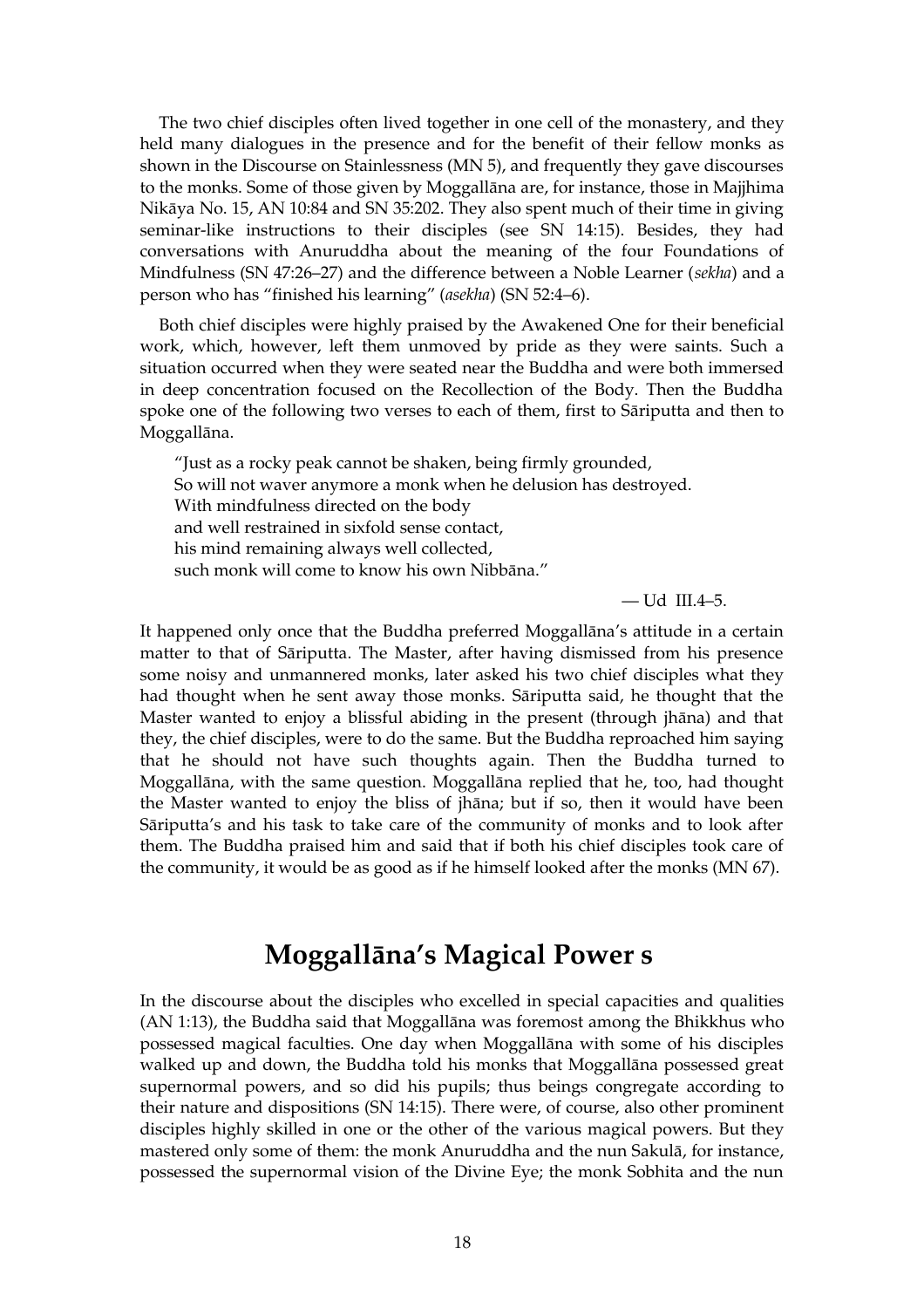Bhaddakāpilānī could recollect far into the past; the monk Sāgalo had masterly control of the fire element; Cūḷa Panthaka was skilled in "astral travel"; and Piliṇḍa excelled in communication with heavenly beings. Mahā Moggallāna, however, was perfect master of the magical faculties in a very comprehensive way. He mastered the various kinds of supernormal powers altogether, surpassing in them the other disciples. He also excelled by far the nun Uppalavannā who was foremost among the nuns in regard to magical faculties.

For appreciating the old reports on Moggallāna's magical (parapsychological) faculties, one ought to know how such things can be possible at all. The world of socalled matter as perceived through our five senses—which to-day's physicists conceive as a manifestation of energy—is only a small section of that much wider reality which consists of other vibrational forms of energy. Inklings of it, under terms like "anti-matter," "Psi-power," the "Astral," or "Prana," have penetrated into our range of experience. As we perceive only the narrow sector of our human world, we are inclined to regard its limited laws as absolutes. But the universe as experienced by the wise, is much larger, and the laws in force in it have also an impact upon our own world. It is that impact of different laws which is called a miracle. But whenever a higher or wider world manifests itself, the true miracle is that people can be so imprisoned within their narrow outlook that they just ignore all what is beyond their limited faculties, in spite of the fact that the effects of those other forces and laws are undeniably present. But whosoever, as the Buddha and Moggallāna, has highly developed his capacity to experience that wider reality with his higher sense faculties refined by cultivating the Four Ways of Power *(iddhipada),* will realise a sheer infinite widening of experience in space and time. His horizon and experiential knowledge will grow universal and immeasurable, transcending all boundaries and limitations.

When Sāriputta asked (in MN 32) to which type of monk those assembled would give the highest praise, Moggallāna replied that from his point of view such a monk would be truly brilliant who can engage best in dialogues and discussions on the Teaching. Later the Buddha confirmed that Moggallāna was indeed a very capable speaker on Dhamma. In fact, talks on Dhamma gain in range and depth when they issue from an experience that transcends the realm of the senses. The more one has widened one's consciousness by such experiences, the more one has to say. One who has personal experience of those many avenues of liberating wisdom will best be able to conduct talks on Dhamma and make them lively and stimulating. Examples of such discourses given by Mahā-Moggallāna are MN 15 and 37, AN 10:84, SN 35:202, SN 44:7–8.

We shall now turn to what the Buddhist canonical texts relate about Moggallāna's supernormal faculties, presenting the material grouped according to the types of faculties concerned.

#### *1. Penetration of others' minds and thought-reading (telepathy)*

Once on an Uposatha day, the Buddha sat silently throughout the whole night in front of the assembly of monks. When the morning dawned, he only said: "This assembly is impure." Thereupon Moggallāna surveyed with his mind the entire assembly from monk to monk and saw that one monk was entirely corrupted. He went towards him and asked him to leave. When that monk did not move though asked thrice, Moggallāna took him by his arm, led him out of the hall and bolted the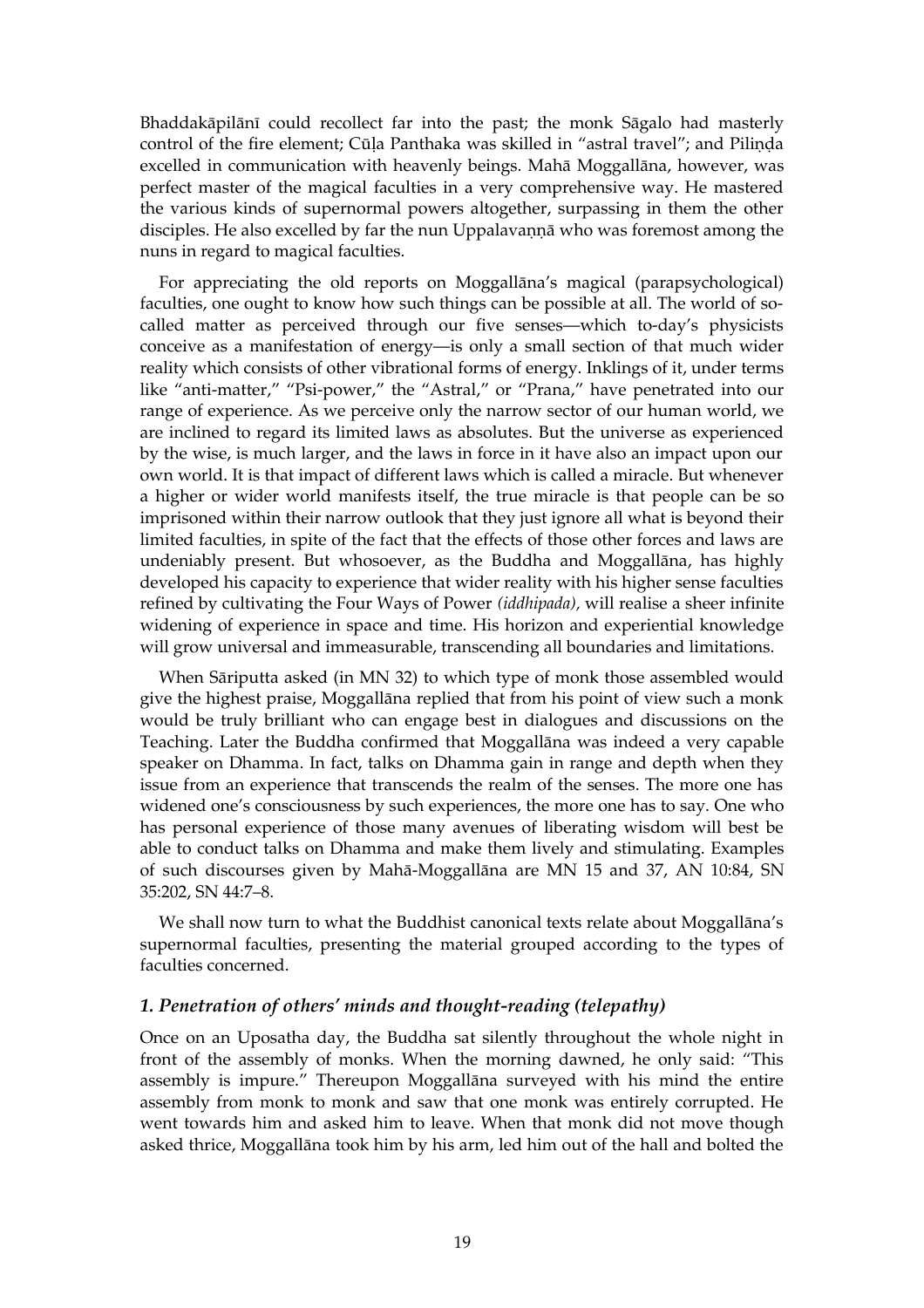door. Then he begged the Exalted One to recite the Rules of Monastic Discipline (Pātimokkha), as the assembly was now pure again (AN 8:20).

Once the Master stayed together with a community of five hundred monks who all were saints. When Moggallāna joined them, he at once discerned in his heart that all these monks were canker-freed Arahats. Then one of these saintly monks who, on his part, cognized Moggallāna's supernormal perception, rose from his seat and praised Moggallāna in the following verses:

"Him who serenely sits on mountain's slope, a sage who has transcended ill entire to him disciples pay their homage, themselves of triple knowledge, vanquishers of death.

He has discerned them by his mental power, the master of the supernormal, Moggallāna. He probed their minds with his and found them free and unattached."

 $-$  SN 8:10

A third report says: Once, while the venerable Anuruddha was meditating in solitude, he considered how, by means of the four Foundations of Mindfulness (satipaṭṭhāna) the Noble Path that leads to the extinction of suffering can be perfected. Then Moggallāna, penetrating Anuruddha's mind by his own, appeared before him through supernormal power and requested him to describe in detail this method of practice (SN 52:1–2).

#### *2. The Divine Ear (clair-audience)*

One evening when Sāriputta went to see Moggallāna, he found that his features had such a strikingly serene expression that Sāriputta felt moved to ask Moggallāna whether he had dwelt in one of the peaceful abodes of mind. Moggallāna replied that he had dwelt only in one of the less refined abodes, but that he had been engaged in a talk on the Teaching. On being asked with whom he had such a talk, he replied that it had been with the Exalted One. Sāriputta remarked that the Master was now dwelling very far away, in Sāvatthī, while they themselves were here in Rājagaha. Did Moggallāna, by way of his supernormal power, go to the Buddha, or did the Buddha come to him? Moggallāna replied that neither had been the case. It was rather the Divine Eye and the Divine Ear, which had been purified and perfected in both of them, that enabled them to have a Dhamma talk on the mental faculty of energy. Then Sāriputta exclaimed that Moggallāna, being endowed with powers so great, might be able to live through an entire aeon (*kalpa*), like a Buddha, if he so wished (SN 21:3).

With the Divine Ear, Moggallāna could also hear the voices of non-human beings, deities, spirits, etc., and receive messages from them. So, for instance, a spirit had warned him against Devadatta who harboured evil intentions towards the Buddha and planned a plot against him (Culla Vagga VII, 2).

#### *3. The Divine Eye (Clairvoyance, Second Sight, Visions)*

As mentioned above, Moggallāna, with his Divine Eye, was able to perceive the Buddha over a long distance (SN 21:3).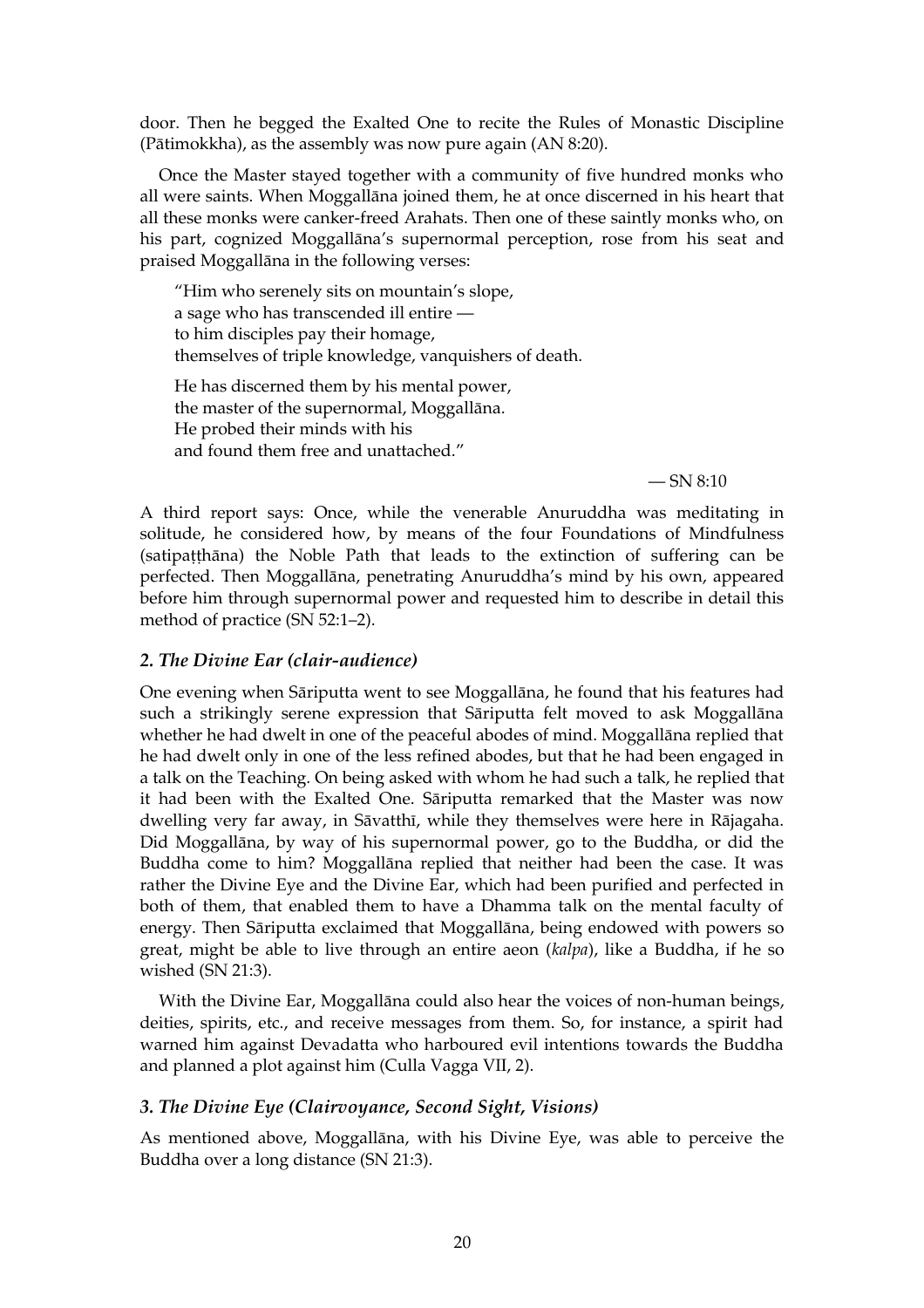Once the following happened. While Sāriputta was sitting in quiet meditation, a wanton demon (Yakkha) hit him on the head. Moggallāna saw it and asked his friend whether he had felt much pain. Sāriputta smiled and said that he had just felt a slight touch of headache. Them Moggallāna praised his strength of concentration, but Sāriputta said that Moggallāna had been able to see that demon while he himself could not (Ud IV.4).

Once Moggallāna saw with the Divine Eye how King Pasenadi had been defeated in battle by the Licchavis, but that afterwards he had gathered his troops again and vanquished the Licchavis. When Moggallāna told this, some monks accused him that he had falsely boasted about his supernormal faculties, which is a disciplinary offence making a monk subject to expulsion from the Order. The Buddha, however, explained that Moggallāna had told only what he saw and what had actually happened (Pārājika IV.95; case No. 17).

Above all, he often saw the operation of the law of kamma and its fruits. Again and again he saw how human beings, due to their evil actions that harmed fellowbeings, were reborn among unhappy ghosts undergoing much suffering; while others by their charitable deeds rose upwards to lower heavenly worlds that were close to the human plane. He often gave instances of this for exemplifying the law of kamma. The reports about this are numerous. In two books of the Pali Canon, dealing with the ghost realm (the *Petavatthu)* and the heavenly abodes (the *Vimānavatthu),* respectively nine and fifty-one of such reports are given. From this it can be readily understood why Moggallāna was famous as one who knew the worlds beyond as well as the workings of kamma. The reports are too numerous for inclusion, but at least one of his visions recorded in the Saṃyutta Nikāya should be mentioned here (SN 19:1–21 = Pārājika IV.9; 15<sup>th</sup> case).

Once Moggallāna lived on Vultures' Peak, near Rājagaha, together with the Bhikkhu Lakkhaṇa, one of the thousand Brahmin ascetics who had been converted together with Uruvela-Kassapa. One morning when they had descended from the peak for going on alms-round in the town, Moggallāna smiled when they reached a certain place on the road. When his companion asked him for the reason, Moggallāna said that now it was not the right time to explain it, he would tell it in the presence of the Master. When they later met the Buddha, Lakkhaṇa repeated his question. Moggallāna now said that at that spot he had seen many miserable ghosts flying through the air, chased around and tormented by various kinds of afflictions and sufferings. The Buddha confirmed this as absolutely true and added that he himself spoke only reluctantly about such appearances because people with superficial minds would not believe it. Then the Buddha, out of his universal knowledge, explained what propensities and behaviour had brought those ghosts seen by Moggallāna to their present pitiable position.

#### *4. Travel by "mind-made body" ("Astral Travel")*

"Just as a person may bend his stretched arm or stretch his bent arm," so quickly was Moggallāna able to depart bodily from the human world and reappear in a celestial realm. Repeatedly he made use of this capacity for instructing other beings and looking after the affairs of the Order. Thus he taught the Gods of the Thirty-three the Factors of stream-entry, or tested Sakka, King of Gods, whether he had understood the teaching about the extinction of craving (MN 37). Once when the Buddha was preaching for three months in one of the heavenly worlds, Moggallāna appeared in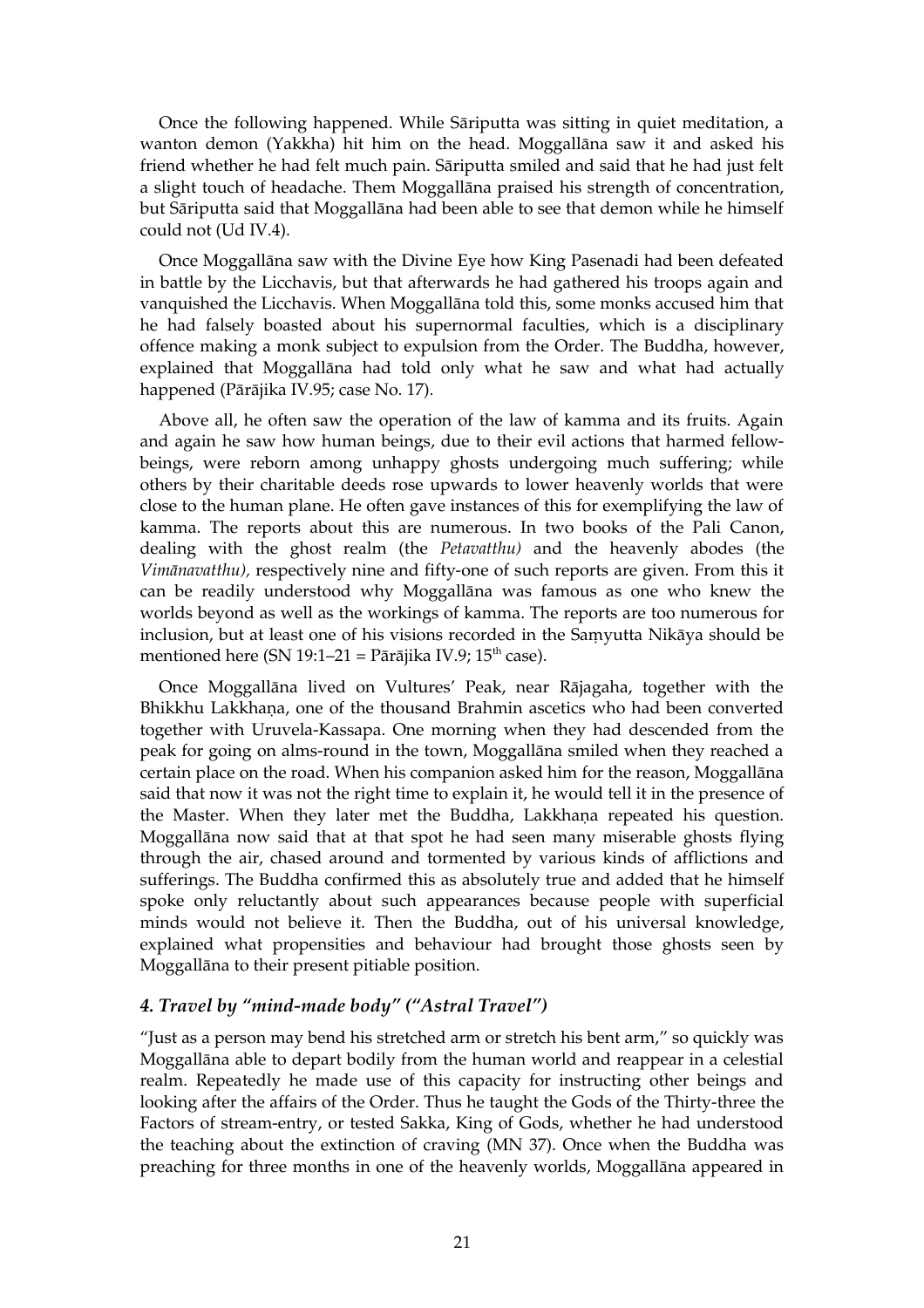that heaven and informed the Master of happenings in the Order, asking him for instructions (J 483E). He visited not only the gods of the Sense-sphere, but also those of the Brahma world. Thus he appeared before a Brahma deity who believed that there were no ascetics capable of entering his realm, and through questioning and supernormal feats Moggallāna shook the self-assurance of that deity (SN 6:5). Or he appeared in front of a Brahma named Tissa—who formerly had been a monk and had died recently—and gave him instructions about stream-entry and the realisation of final deliverance (AN4:34; 7: 53).

#### *5. Telekinesis (Supernormal locomotion)*

Moggallāna also had mastery over, what appears to be solid matter. Once there were monks staying at a monastery, who were negligent and of distracted minds, busying themselves too much with material trifles. Learning this, the Buddha asked Moggallāna to shake their excessive faith in materiality by a supernormal feat and to stir them on to renewed and serious effort. In response to the Buddha's request, Moggallāna pushed the building with his big toe, so that the entire monastery, called "The Terrace of Migāra's Mother," shook and trembled as if there was an earthquake. By this experience the monks were so deeply stirred that they became again receptive when the Buddha instructed them, explaining the four Roads to Power (*iddhipāda*), from which Moggallāna's great supernormal prowess derived (SN 51:14; J 299).

When Moggallāna visited Sakka in his heavenly realm and saw that Sakka was living rather light-heartedly and was captivated by the heavenly sense pleasures of his world, forgetful of the Teaching, Moggallāna performed a similar magic feat by shaking slightly the celestial palace, called "Banner of Victory," in which Sakka took much pride. This had a "shock effect" on Sakka too, and he now recalled the teaching on the extinction of craving, which the Buddha had briefly taught him not long ago. It was the same teaching by which the Buddha had once helped Moggallāna to attain sainthood (MN 37).

Once there was a famine in the area where the Buddha and his community of monks stayed, and the monks could not obtain sufficient alms food. On that occasion Moggallāna asked the Buddha whether he may overturn the ground, so that the nourishing substance underneath would be accessible and could be eaten. But the Buddha told him not to do so, as this would cause the destruction of a large number of living beings. Then Moggallāna offered to open by his magical power a road to the (mythical) Uttara Kuru country, so that the monks could go there for alms. This, too, was rejected by the Buddha. But all survived the famine unharmed, even without such supernormal devices (Pārājika I.2). This was the only occasion when the Buddha disapproved of Moggallāna's suggestions.

Moggallāna's supernormal power expressed itself also in his ability to bring things from long distances by his magical locomotion. Thus for instances he brought lotus stalks from the Himalayas when Sāriputta was ill and needed them for medicine (Mahāvagga VI.20; Cūlavagga V. 34). He also fetched a shoot of the Bodhi tree for Anāthapindika to be planted at the Jetavana Monastery (J 78). But when his fellowmonk Piṇḍola asked him to prove the superiority of the Buddha's Sangha over the sectarians by magically bringing down a precious bowl that had been hung up in town so high that nobody could take it down, Moggallāna refused, saying that Pindola himself possessed sufficient powers to do it. But when Pindola actually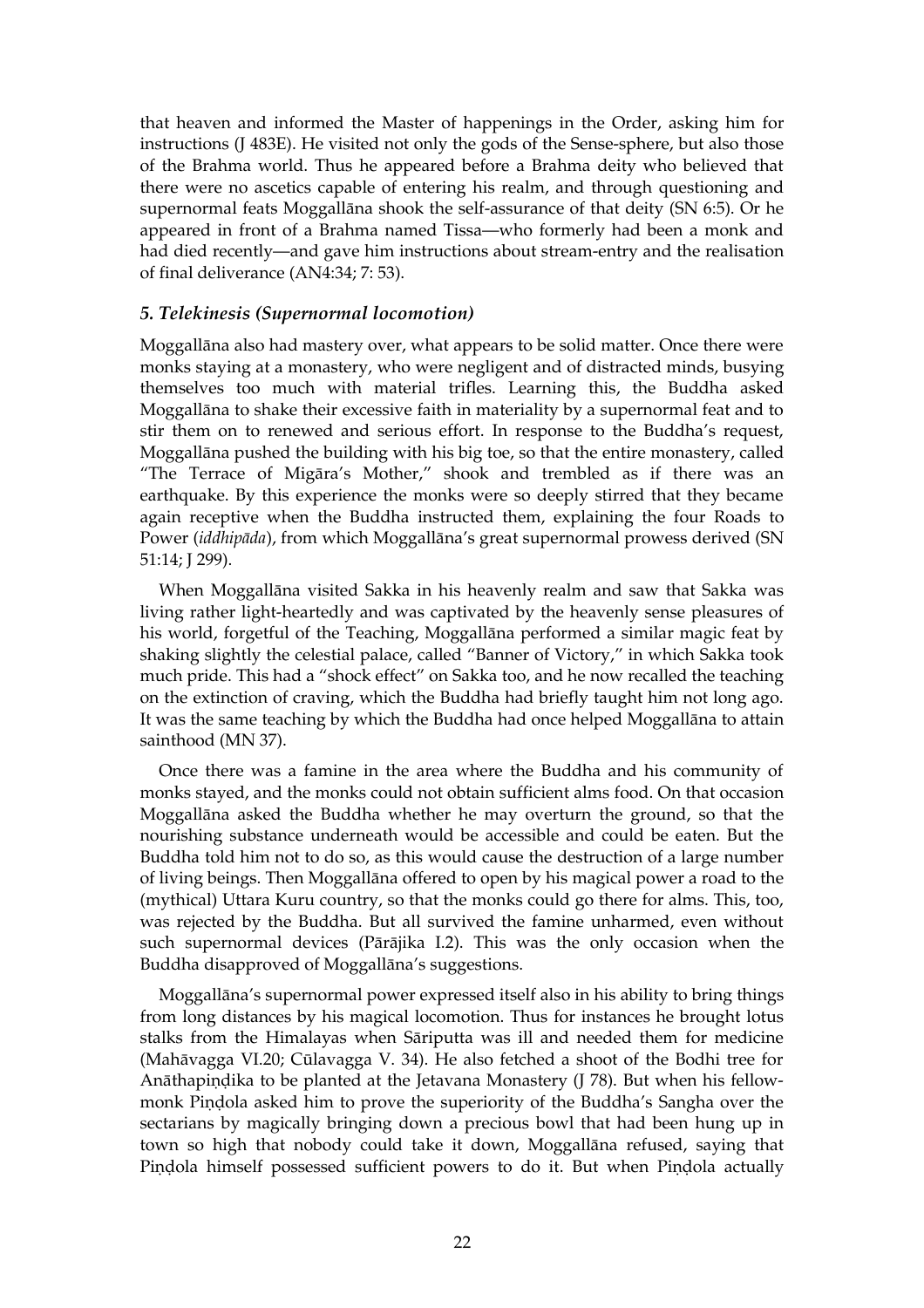performed that feat, the Buddha rebuked him: a monk should not display supernormal powers for the sake of impressing the laity (Cūlavagga V.8).

### <span id="page-22-0"></span>**Moggallāna's Previous Lives**

About his recollection of his own former existences, Moggallāna spoke only once, in the 50<sup>th</sup> Discourse of the Middle Length Discourses (Majjhima Nikāya). With that text we shall deal in the following chapter.

In the Jātakas, the stories about the Buddha's former existences, it is reported that the Buddha-to-be and Moggallāna had lived together quite often. In no less than thirty-one lives the Buddha and Moggallāna had met, and in thirty of them Moggallāna and Sāriputta had lived together. So strong was the bond that already in previous lives had connected these three. To be sure, the thirty-one which have been recorded, is a very small number compared with the infinity of lives through which every being in saṃsāra has passed. Yet some general conclusions concerning Moggallāna can be drawn from them. It is, of course, not possible to reproduce here these thirty-one Jātakas, with all their details and embellishments. Only some general points can be mentioned here, which are important for understanding Moggallāna's life and personality.

The first thing we find from the Jātakas is his close relationship to the Bodhisatta. Moggallāna and Sāriputta were often his brothers (J 488, 509, 542, 543), his friends (J 326), or his Ministers (J 401). Sometimes they were his disciples as ascetics (J 423, 522), or even his teachers (J 539). Sometimes Sāriputta is the son and Moggallāna the general of the royal Bodhisatta (J 525). When the Buddha was Sakka, King of Gods, they were the moon- and the sun-god respectively (J 450).

The second point worth to be noticed is the relationship of Sāriputta to Moggallāna. When, in the Jātaka stories, both are seen to traverse all the heights and depths of saṃsāra, they sometimes play quite inferior parts in relation to the main figures of the respective stories. There appears a certain lawfulness in the stories insofar as in most cases the difference between them (e.g., in status) is larger to the degree in which their level of rebirth is lower and there is less difference when their rebirth is on a higher level. When reborn as animals, they rarely were equals (only as swans, in J 160, 187, 215, 476) and mostly Sāriputta was born in a higher species of animals. Thus they were snake and rat (J 73), bird and tortoise (J 206, 486), lion and tiger (J 212, 361, 438), monkey and elephant (J 37), snake and jackal (J 315), man and jackal (J 490). When born as human beings in worldly careers, Sāriputta was always in a higher position than Moggallāna: as a royal prince and royal minister (J 525), royal minister and son of a slave (J 544), charioteer of the royal Bodhisatta and charioteer of king Ānanda (J 151). Once Moggallāna was the moon god and Sāriputta the wise ascetic Nārada (J 535). But when both are ascetics or deities, they are mostly of equal states. But once it happened that Sāriputta was only the moon god and Moggallāna the superior sun god (J 450); once Sāriputta was the king of the Nāgas (serpent deities) and Moggallāna the king of their foes, the Supannas (mythical birds of deity status) (J 545).

The only time when Moggallāna appears in the Jātakas without Sāriputta, is a life in which he holds the office of Sakka, King of Gods. In MN 37, he admonishes one of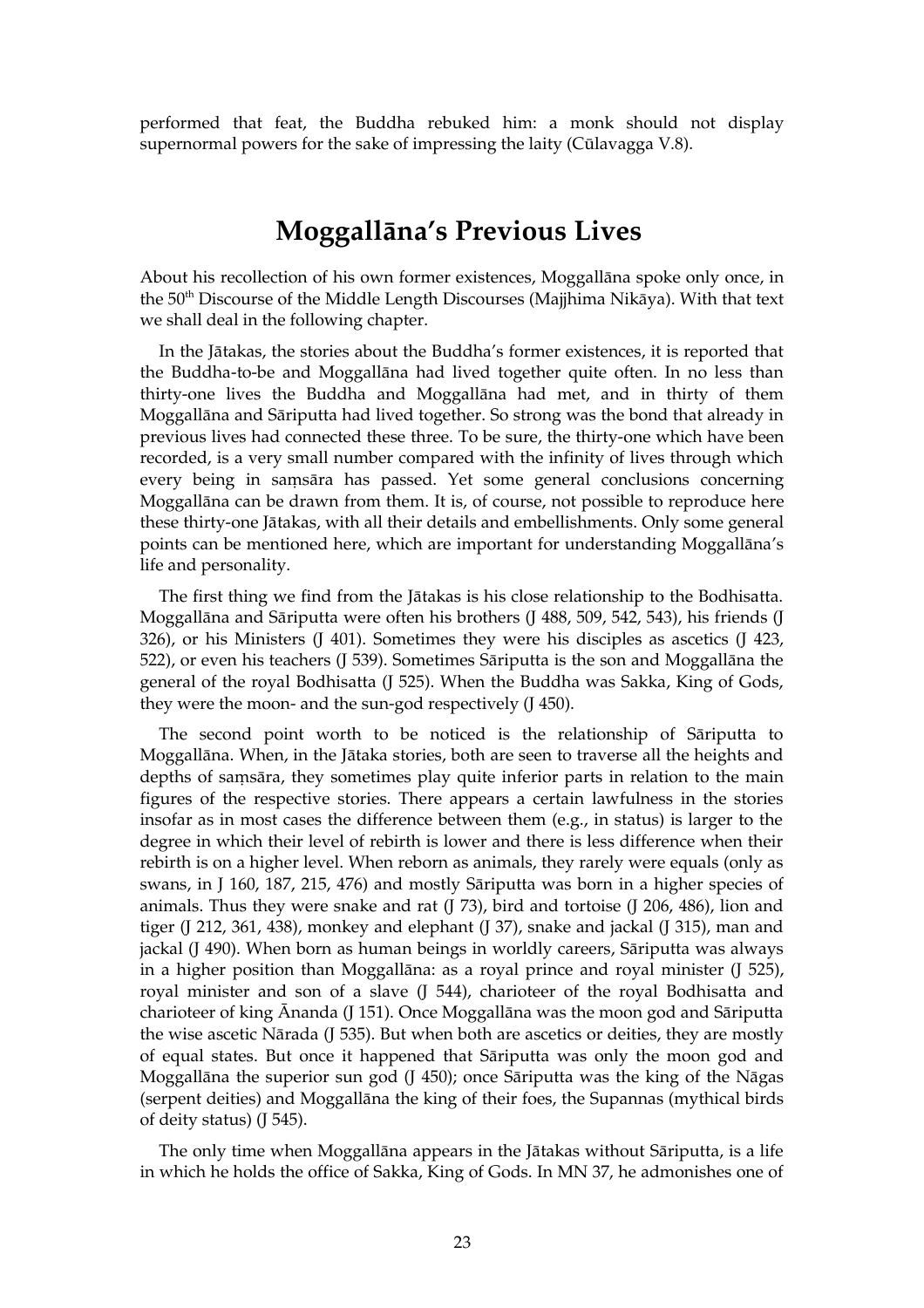his successors to that office. At that time, as Sakka, he also appeared on earth to a miser in order to urge on him the virtue of giving and thus to lead him to a better rebirth (J 78). But another time, when Sāriputta and Moggallāna lived on earth, they were stingy merchants who had buried much money. After death, they were reborn close to their buried treasure, but as a snake and a rat. (J 73).

There is also a story in which Moggallāna was reborn as a jackal. Seeing a dead elephant, he was so greedy for its flesh that he crept through an intestinal aperture right into the elephant's belly, ate as much as he could, but was then unable to get out again, suffering mortal fear—an impressive symbol of the perils of sensual enjoyment (J 490).

In the famous Jātaka about the Law of the Kuru people (J 216), Moggallāna is a keeper of grain stores and Sāriputta a merchant. Both were very careful in observing the law of not-stealing.

### <span id="page-23-0"></span>**The Last Days of Moggallāna**

Half a year before the Final Passing Away of the Awakened One, death separated the two friends for the last time. Sāriputta died on the full-moon day of the month Kattikā (October/November); it was at his birth place, in his parental home, far away from Moggallāna. Just as their attainment of sainthood occurred at different places, they were also separated in death, though they had been so close to each other for a long time.

Soon after the death of Sāriputta, Māra, the embodiment of evil and the Lord of Death, claimed Moggallāna's mortal frame, by entering his bowels. He could not make him possessed by entering his head, because he had access only to the lowest Chakra. Moggallāna, however, told him calmly to get out and away as he had well recognised him. Māra was very surprised that he had been found out so soon, and in his delusion he thought that even the Buddha would not have recognised him so quickly. But Moggallāna read his thoughts and ordered him again to get away. Māra now escaped through Moggallāna's mouth and stood at the hut's door post. Moggallāna told him that he knew him not only from to-day but was aware of his karmic past and his descent. In that way, Moggallāna manifested here three supernormal faculties: the Divine Eye, telepathy and recollection of past lives. It was only on this occasion, reported in Majjhima Nikāya No. 50, that Moggallāna spoke of his recollection of his own distant past.

The following is the gist of what he told. The first Buddha appearing in our "fortunate aeon" (bhadda-kappa) with five Buddhas, was Kakusandha. He lived when the lifespan of man was 40,000 years and when the first darkening of the golden age became evident because of a king's lack of concern and the occurrence of the first theft. Because of that, man's vital energy became reduced to half. At that time, Moggallāna was Māra, chief of demons, lord of the lower worlds, and his name was Māra Dūsī. He had a sister by name of Kālī whose son was to become the Māra of our age. Hence Moggallāna's own nephew was now standing in front of him at the door post. While being the Māra of that distant time, Moggallāna had attacked a chief disciple of the previous Buddha by taking possession of a boy and making him throw a potsherd at the holy disciple's head so that blood was flowing. When the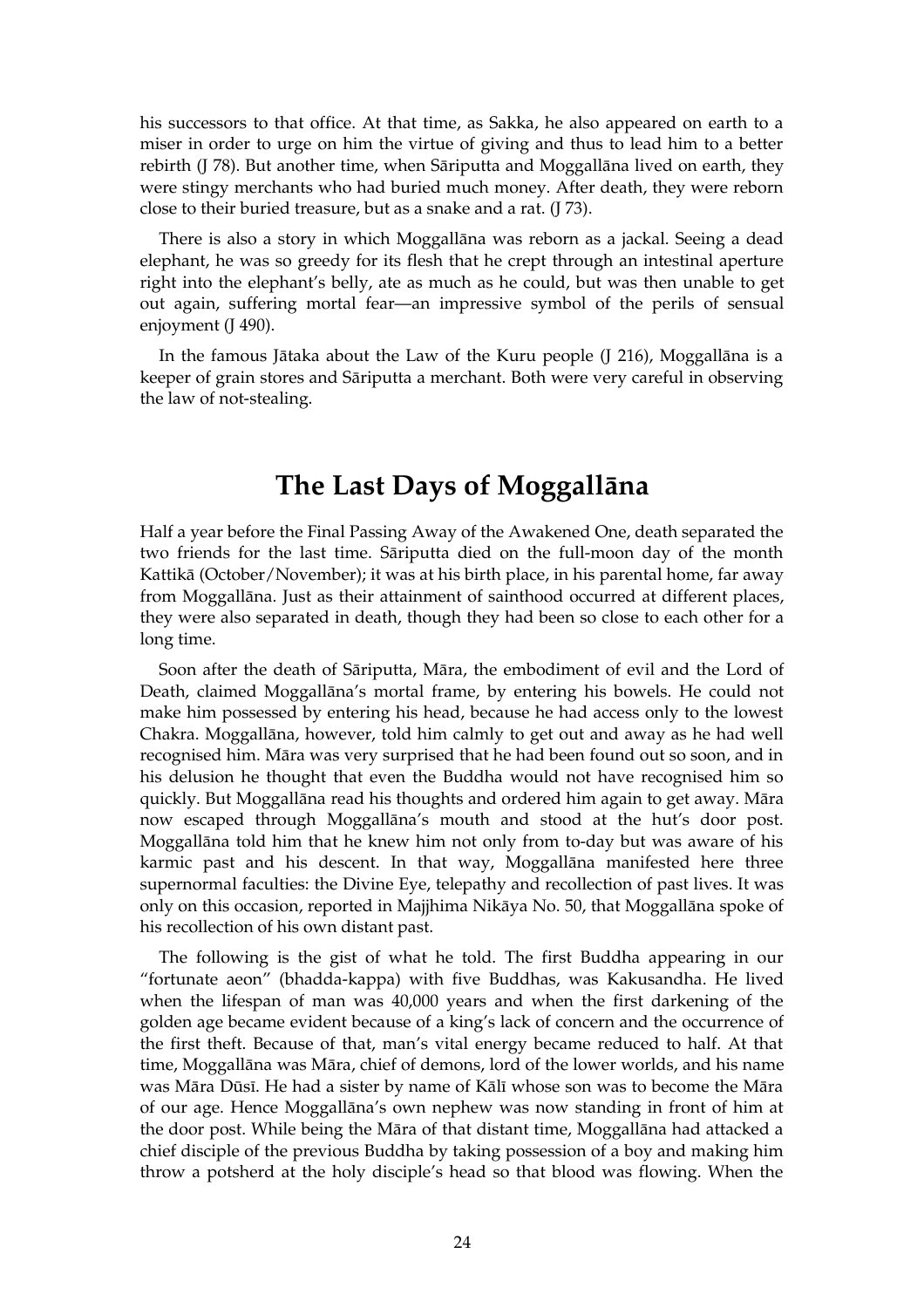Buddha Kakusandha saw this, he said: "Verily, Māra knew no moderation here" because even in satanic actions there might be moderation. Under the glance of the Perfect One the astral body of Māra Dūsī dissolved on the spot and reappeared in the deepest hell. Just a moment ago he had been the overlord of all the hellish worlds and now he himself was one of hell's victims. A moment ago he had been the greatest torturer and now he himself was undergoing one of those terrible torments. Such is the rapid change in saṃsāric situations. For many thousand years Moggallāna had to suffer in hell as a punishment for his frivolity towards a saint. Ten thousand years he had to spend alone in a hellish pool, having a human body and the head of a fish, just as Pieter Breughel had painted such beings in his pictures of the hells. Whenever two lances of his torturers crossed in his heart, he would know that thousand years of his torment had passed (MN 50).

After this encounter with Māra which once more brought to his mind the terrors of saṃsāra from which he now was free forever, Moggallāna felt that the time of his last existence was running out. Being a saint he saw no reason for making use of his ability to extend, by an act of will, his life span up to the end of this aeon, and he calmly allowed impermanence to take its lawful course.

As many great sages of the East and many saints of the Buddha did, he left behind a kind of autobiography in verses in which he summarised how he, as a liberated one, had passed through all the situations of his life, unperturbed and unshaken. Events that completely overwhelmed others left him calm. His verses in the Theragāthā could be summed up by saying that none of saṃsāra's upheavals appeared to him extraordinary, nor could anything disturb the equipoise of his sainthood. The dukkha of the world no longer touched him as he lived in a peace that transcended all the pain and restlessness of existence.

The verses begin with events of his life in this world. Wherever others craved for possessions, he, as a forest hermit, was content in an austere life of few wants (Th 1146–1149). Once when a harlot tried to seduce him, he rejected her, just as the Buddha had rejected Māra's daughters (1150–1157). When Sāriputta, his best friend died, he was not agitated by sorrow as was Ānanda who had not yet become an Arahat, but remained unshaken in his serenity (1158–1163). Then the verses turn to events of a supernormal nature as his shaking a monastery building with his toe (1164) and his undisturbed meditation in a mountain cleft, in the midst of thunder and lightning (1167). Living with mind pacified in remote places, he, a true heir of the Buddha, is venerated even by Brahma (1169). The following verses (1169–1173) are addressed to a superstitious Brahmin of wrong views who, on seeing Mahā Kassapa going for alms, had abused him. Moggallāna warns him against the dangers of such conduct and urges him to respect the saints. He then praises Sāriputta (1176) and, it seems that the next verses (1177–1181) are Sāriputta's own praise of Moggallāna. He now reviews his attainments and rejoices in the consummation of the goal of his monk life (1182–1186). The last verses (1187–1208) are identical with those concluding his encounter with Māra recorded in Majjhima Nikāya No. 50 and briefly related above.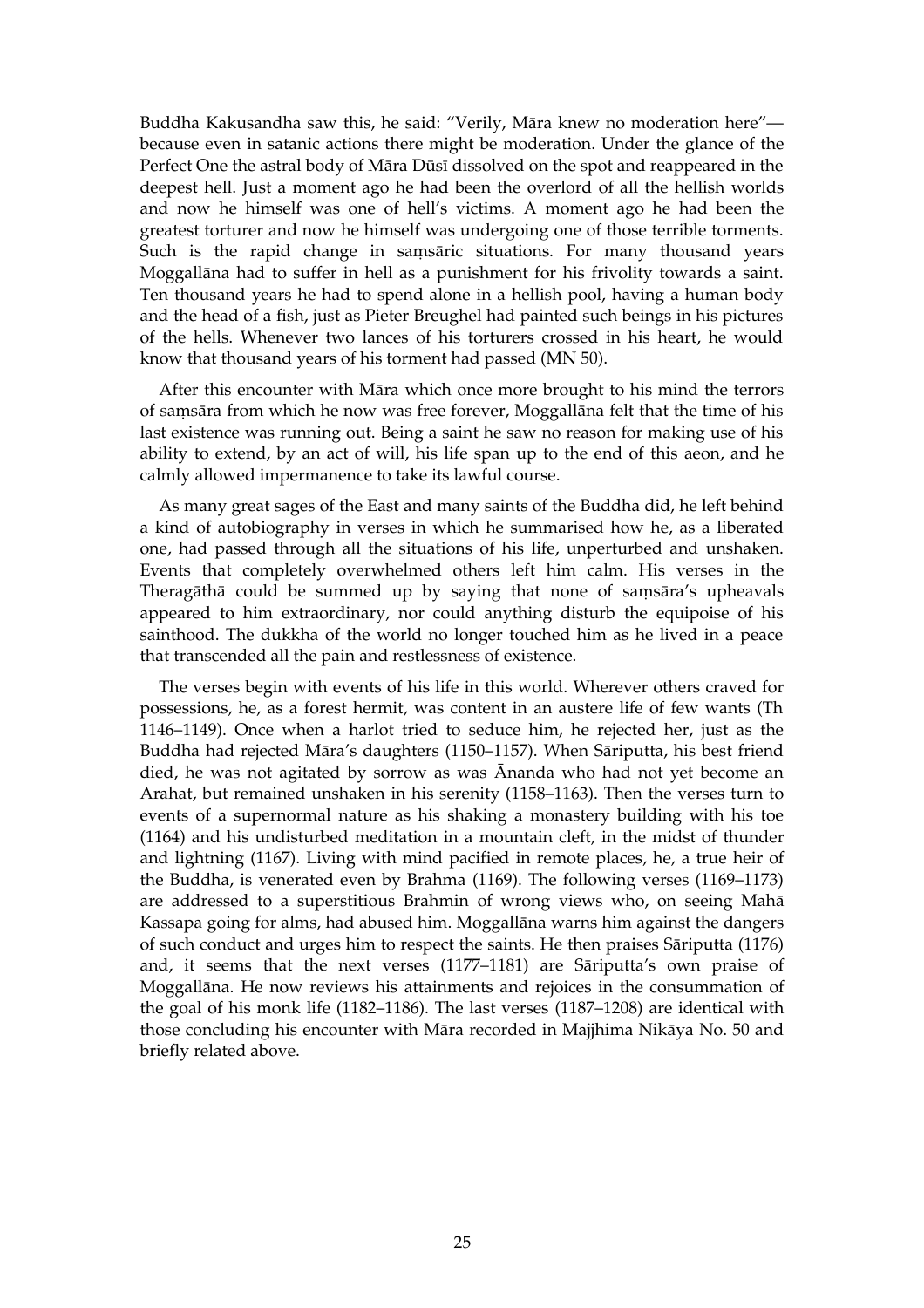#### <span id="page-25-0"></span>**The Death of Mahā Moggallāna**

The Awakened One, surrounded by many of his monks, passed away peacefully during a meditative absorption which he entered with perfect mastery. Sāriputta's death in his parental home, likewise with fellow monks in attendance, was similarly serene, though, unlike the Buddha, he had been ill before his end. Ānanda died at the age of 120, before which he entered with meditative skill the fire element so that his body vanished in a blaze, as he did not wish to burden anyone by his funeral. Considering the serene death of the Master and these two disciples, one would have expected that, in the case of Mahā-Moggallāna too, the final dissolution of the body at death would take place in external circumstance of a similarly peaceful nature. But in Moggallāna's case it was very different, though the gruesome nature of his death did not shake his firm and serene mind.

He passed away a fortnight after his friend Sāriputta, namely on the new-moon day of the month Kattikā (October/November), in the autumn. The Great Decease of the Buddha took place in the full-moon night of the month Vesākha (May), that is half a year after the death of his two chief disciples. The Buddha was in his  $80<sup>th</sup>$  year when he passed away, while both Sāriputta and Mahā-Moggallāna died at 84.

These were the circumstances of Moggallāna's death.

After the death of Nigaṇṭha Nāthaputta, the leader of the ascetic Order of the Jains (*Jinas*),<sup>[10](#page-25-1)</sup> there arose among his followers bitter contentions about his teaching, and consequently there was a loss of devoted adherents and of support. The Jains had also learned what Moggallāna reported from his celestial travels: that virtuous devotees of the Buddha were seen to have a heavenly rebirth while followers of other sects lacking moral conduct, had fallen into miserable, sub-human states of existence. This, too, contributed to the decline in the reputation of other sects, including the Jains.

Particularly the very lowest type of Jains in Magadha were so enraged about that loss of public esteem and support that they wanted to get rid of Moggallāna. Without investigating the causes in themselves, they projected blame externally and concentrated their envy and hate on Mahā-Moggallāna. Hesitating to commit a murder themselves, they conceived another plan. Even in those days there were professional criminals ready to do a killing for payment. There are always unscrupulous men willing to do anything for money. So some evil-minded Jains hired such a gang and ordered them to kill Moggallāna.

At that time, Mahā-Moggallāna lived alone in a forest hut at Kālasilā. After his encounter with Māra he knew that the end of his days was near. Having enjoyed the bliss of liberation, he now felt the body to be just an obstruction and burden. Hence he had no desire to make use of his faculties and keep the body alive for the rest of the aeon. Yet, when he saw the brigands approaching, he just absented himself by using his supernormal powers. The gangsters arrived at an empty hut, and though they searched everywhere, could not find him. They left disappointed, but returned on the following day. On six consecutive days Moggallāna escaped from them in the same way. His motivation was not the protection of his own body, but saving the brigands from the fearsome karmic consequences of such a murderous deed, necessarily leading to rebirth in the hells. He wanted to spare them such a fate by

<span id="page-25-1"></span> $10$  In the Pali texts, they are called "Nigaóbhas."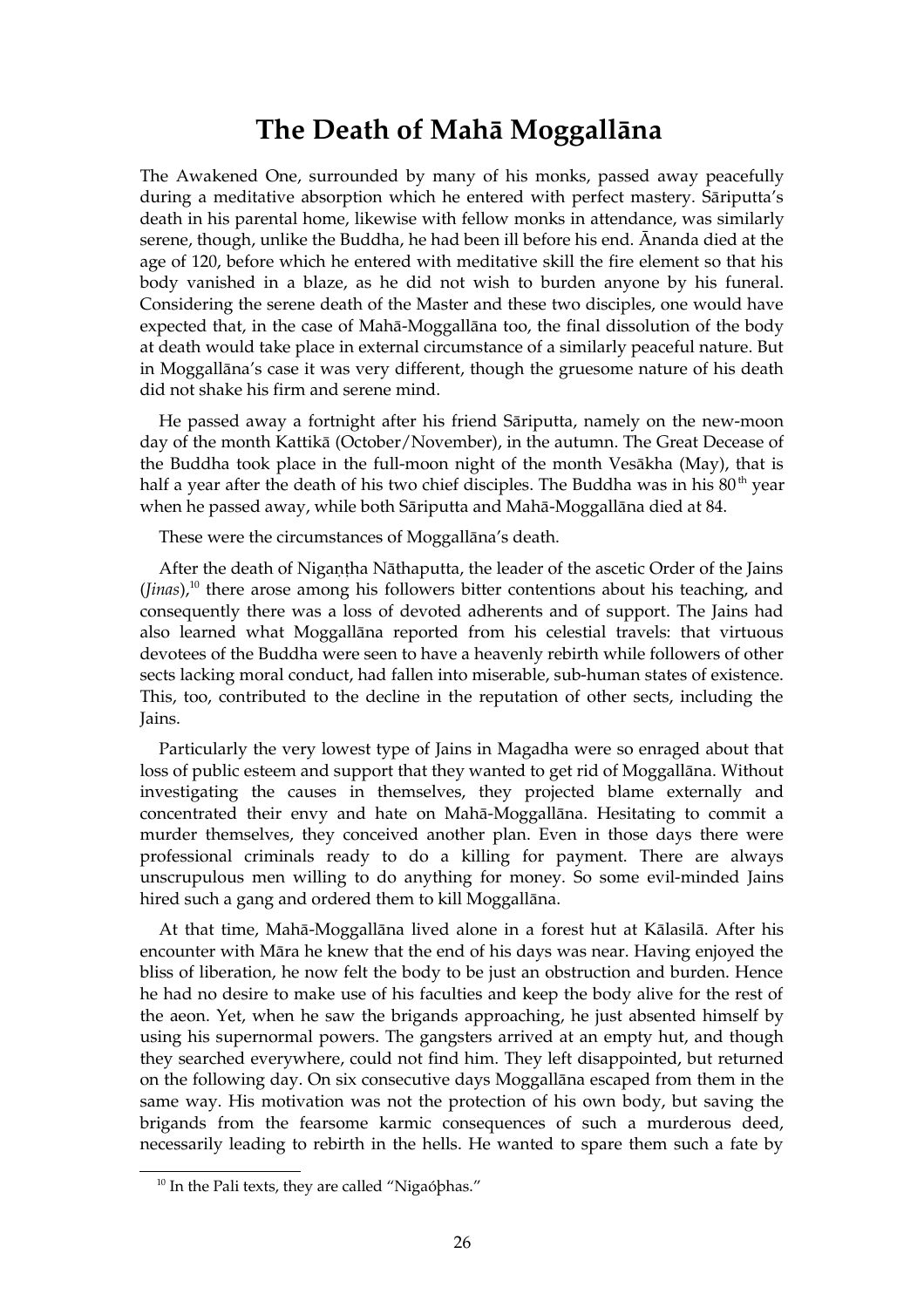giving them time to reconsider and abstain from their crime. But their greed for the promised money was so great that they persisted and returned even on the seventh day. Then their persistence was "rewarded," for on that seventh day Moggallāna suddenly lost the magic control over his body. A heinous deed committed in days long past (by causing the death of his own parents) had not yet been expiated, and the ripening of that old Kamma confronted him now, just as others are suddenly confronted by a grave illness. Moggallāna realised that he was now unable to escape. The brigands entered, knocked him down, smashed all his limbs and left him lying in his blood. Being keen on quickly getting their reward and also somewhat ill as ease about their dastardly deed, the brigands left at once, without a further look.

But Moggallāna's great physical and mental strength was such that his vital energies had not yet succumbed. He regained consciousness and was able to drag himself to the Buddha. There, in the Master's presence, at the holiest place of the world, at the source of the deepest peace, Moggallāna breathed his last (J 522E). The inner peace in which he dwelt since he attained to sainthood, never left him. It did not leave him even in the last seven days of his life, which had been so turbulent. But even the threat of doom was only external. This is the way of those who are finally "healed" and holy and are in control of the mind. Whatever Kamma of the past had been able to produce a result in his present life, nevertheless, it could affect only his body, but no longer "him," because "he" no longer identified himself with anything impermanent. This last episode of Moggallāna's life, however, showed that the law of moral causality (*kamma*) has even greater power than the supernormal feats of this master of magic. Only a Buddha can control the karmic consequences acting upon his body to such an extent that nothing might cause his premature death.

Sāriputta and Mahā-Moggallāna were such wonderful disciples that the Buddha said the assembly of monks appeared empty to him after their death. It was marvellous he said, that such an excellent pair of disciples existed. But it was marvellous, too, that, in spite of their excellence, there was no grief, no lamentation on the part of the Master, when the two had passed away.<sup>[11](#page-26-0)</sup>

Therefore, inspired by the greatness of the two chief disciples, may a dedicated follower of the Dhamma strive to be his own island of refuge, have the Dhamma as his island of refuge, not looking for any other refuge, having in it the powerful help of the Four Foundations of Mindfulness (*satipaṭṭhāna*)! Those who are thus filled with keen desire to train themselves in walking on the Noble Eightfold Path, they will certainly pass beyond the realms of darkness which abound in saṃsāra. So the Master assures.<sup>[12](#page-26-1)</sup>

<span id="page-26-1"></span><span id="page-26-0"></span><sup>11</sup> See Ukkacela Sutta (SN 47:24), translated in *The Life of Sáriputta,* (The Wheel 90/92), p 84.  $12$  SN 47:23.